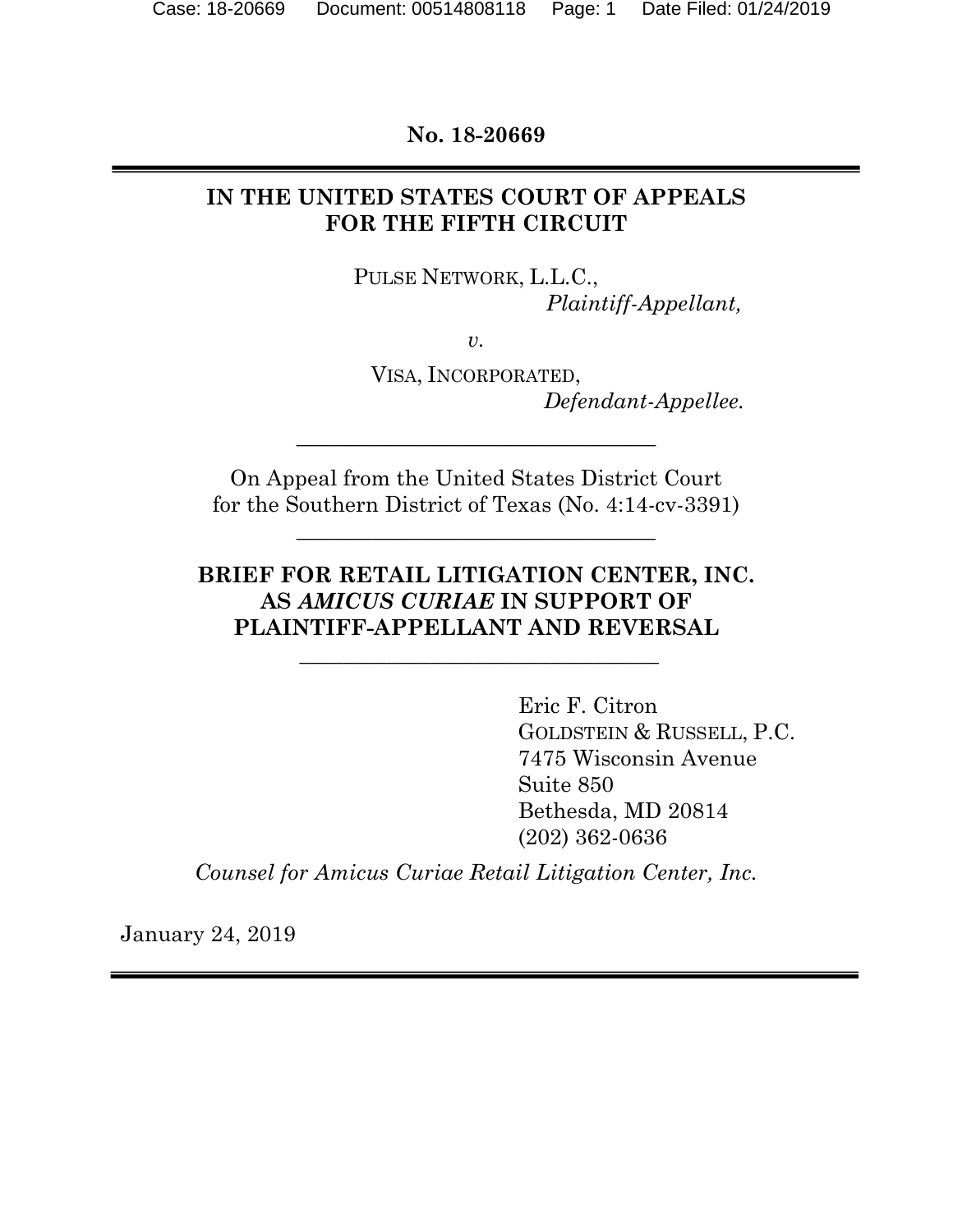### **SUPPLEMENTAL STATEMENT OF INTERESTED PARTIES**

*Pulse Network, L.L.C. v. Visa, Incorporated*, No. 18-20669

Pursuant to Fifth Circuit Rule 29.2, the undersigned counsel certifies that the following listed persons and entities, in addition to those already listed in the brief for Plaintiff-Appellant, have an interest in the outcome of this case.

*Amicus Curiae*: Retail Litigation Center, Inc.

Counsel for *Amicus Curiae*: Eric F. Citron; Goldstein & Russell, P.C.

Pursuant to Federal Rules of Appellate Procedure 26.1(a) and  $29(a)(4)$  and Fifth Circuit Rule 28.2.1, the undersigned counsel certifies that Retail Litigation Center, Inc. is a 501(c)(6) membership association that has no parent company. No publicly held company owns a ten percent or greater ownership interest.

Respectfully submitted,

 s/ Eric F. Citron Eric F. Citron

*Counsel for Amicus Curiae Retail Litigation Center, Inc.*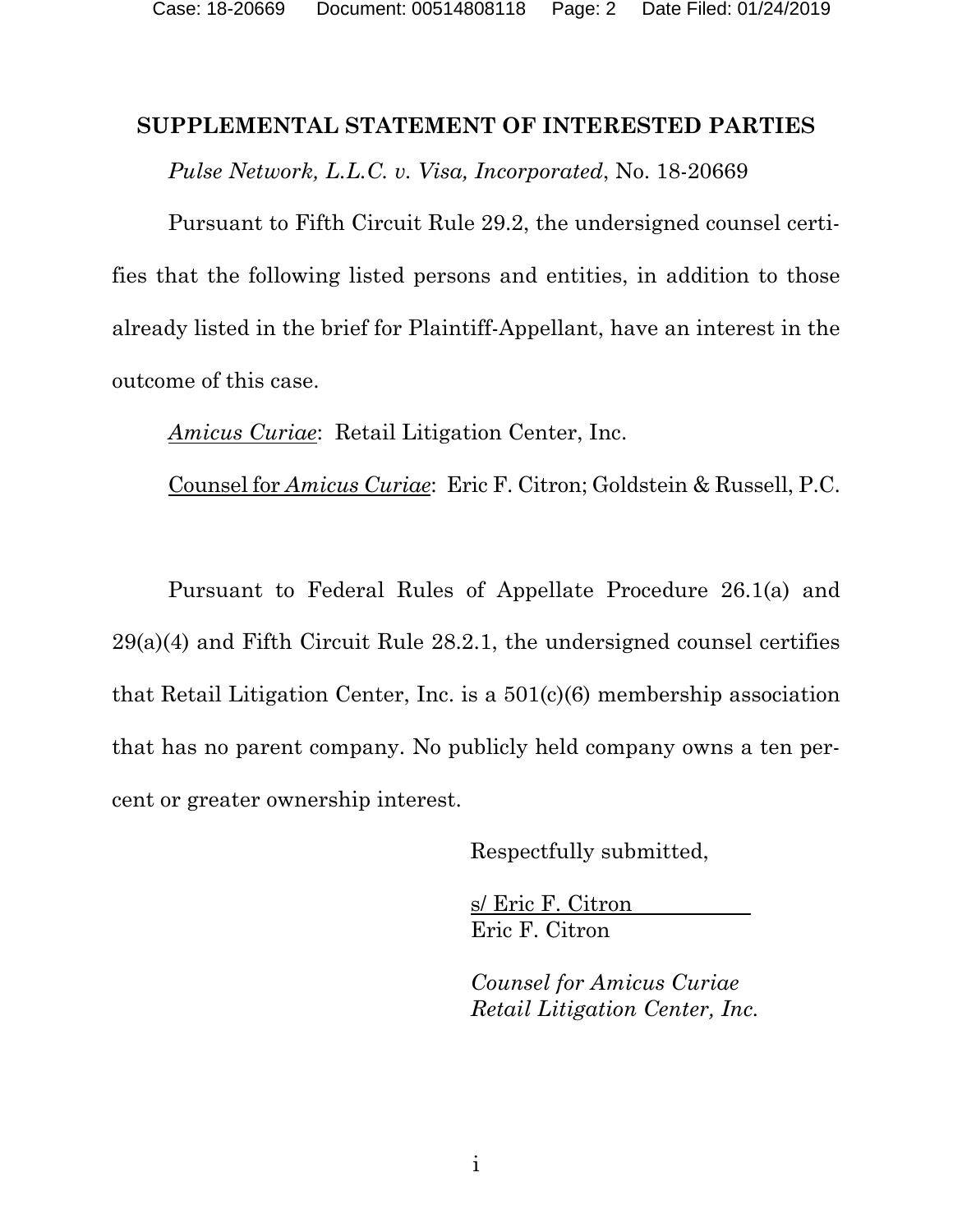# **TABLE OF CONTENTS**

| SUPPLEMENTAL STATEMENT OF INTERESTED PARTIES                                           |  |
|----------------------------------------------------------------------------------------|--|
|                                                                                        |  |
|                                                                                        |  |
|                                                                                        |  |
|                                                                                        |  |
| RETAILERS ARE SEVERELY INJURED BY                                                      |  |
| COMPETITOR SUITS LIKE THIS ONE CAN AVOID<br>$\Pi$<br>PRACTICAL CONCERNS THAT SOMETIMES |  |
|                                                                                        |  |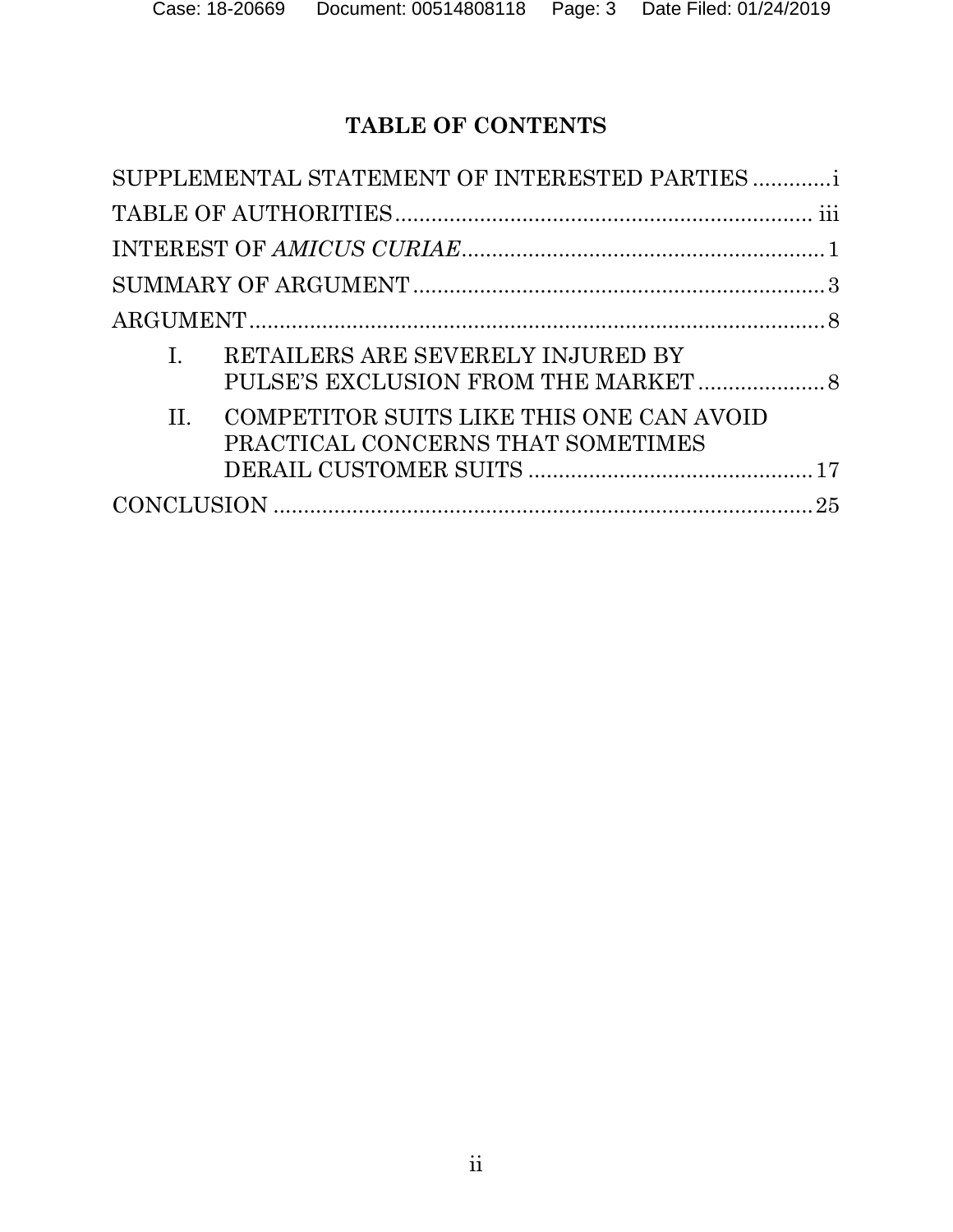# **TABLE OF AUTHORITIES**

# **CASES**

| Andrx Pharm., Inc. v. Biovail Corp. Int'l,                                        |
|-----------------------------------------------------------------------------------|
| Associated Gen. Contractors of Cal., Inc. v.<br>Cal. State Council of Carpenters, |
| Blue Shield of Va. v. McCready,                                                   |
| Eastman Kodak Co. v. Image Tech. Servs., Inc.,                                    |
| Hanover Shoe, Inc. v. United Shoe Mach. Corp.,                                    |
| Matsushita Elec. Indus. Co. v. Zenith Radio Corp.,                                |
| Nat'l Soc'y of Prof'l Eng'rs v. United States,                                    |
| State Oil Co. v. Khan,                                                            |
| Tampa Elec. Co. v. Nashville Coal Co.,                                            |
| <b>STATUTES</b>                                                                   |
|                                                                                   |
|                                                                                   |
|                                                                                   |
| <b>RULES</b>                                                                      |
|                                                                                   |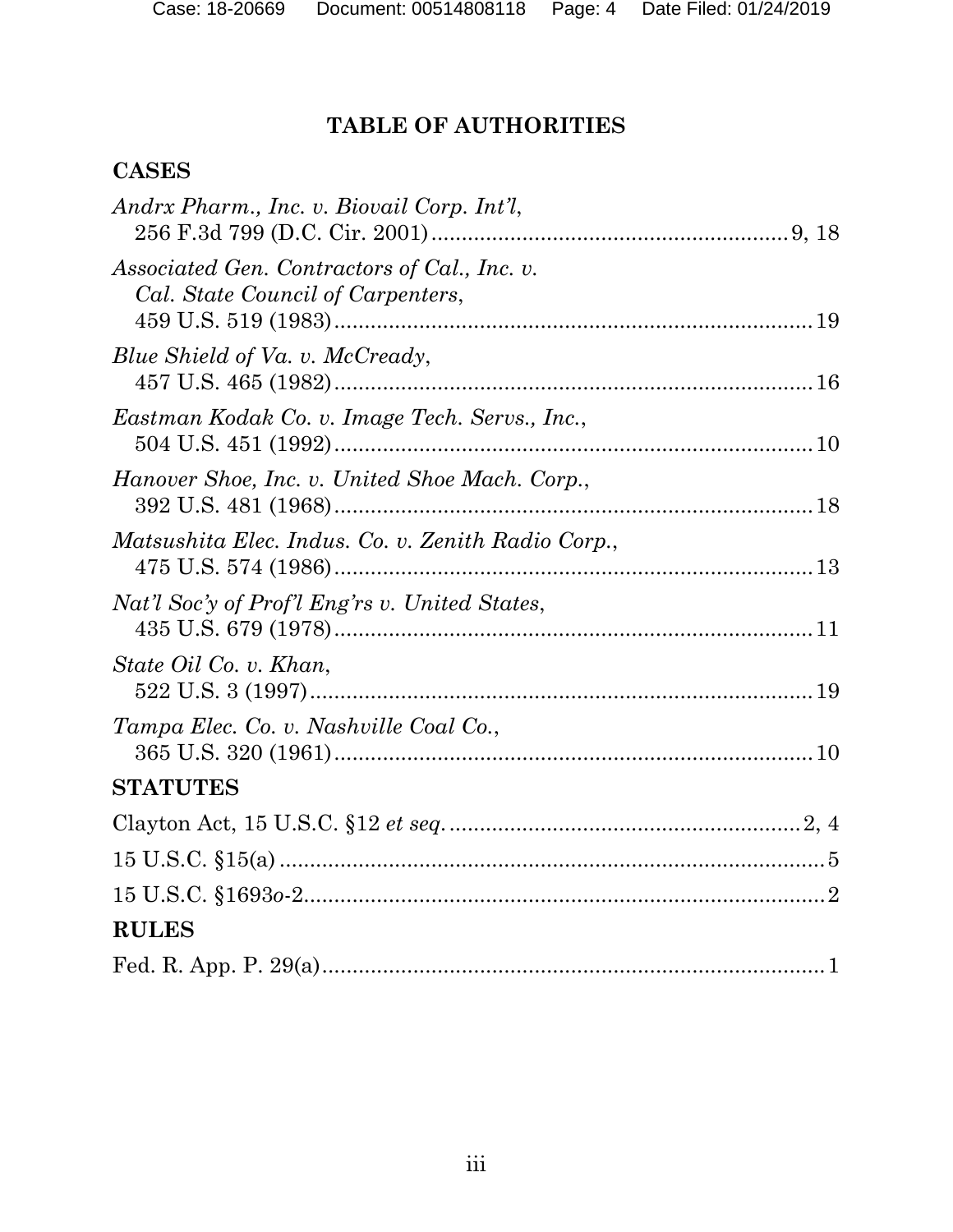# **OTHER AUTHORITIES**

| Phillip E. Areeda & Herbert Hovenkamp, <i>Antitrust Law</i> (4th ed.)9, 16                                                                                                                                                          |
|-------------------------------------------------------------------------------------------------------------------------------------------------------------------------------------------------------------------------------------|
| Frank H. Easterbrook, The Limits of Antitrust,                                                                                                                                                                                      |
| Milton Handler, The Shift from Substantive to Procedural<br>Innovations in Antitrust Suits—The Twenty-Third Annual                                                                                                                  |
| Elizabeth Hoffman & Matthew L. Spitzer, <i>Experimental Law &amp;</i><br><i>Economics: An Introduction, 85 Colum. L. Rev. 991 (1985) 20</i>                                                                                         |
| Herbert Hovenkamp, Antitrust's Protected Classes,<br>22                                                                                                                                                                             |
| Christopher R. Leslie, A Market-Based Approach to Coupon<br>Settlements in Antitrust and Consumer Class Action Litigation,                                                                                                          |
| Guhan Subramanian, <i>Negotiation? Auction? A Deal Maker's</i><br>Guide, Harv. Bus. Rev., Dec. 2009,<br>https://hbr.org/2009/12/negotiation-auction-a-deal-makers-guide20                                                           |
| U.S. Fed. Reserve Sys., The Federal Reserve Payments Study:<br>2017 Annual Supplement (Dec. 2017),<br>https://www.federalreserve.gov/newsevents/pressreleases/files/<br>2017-payment-systems-study-annual-supplement-20171221.pdf 6 |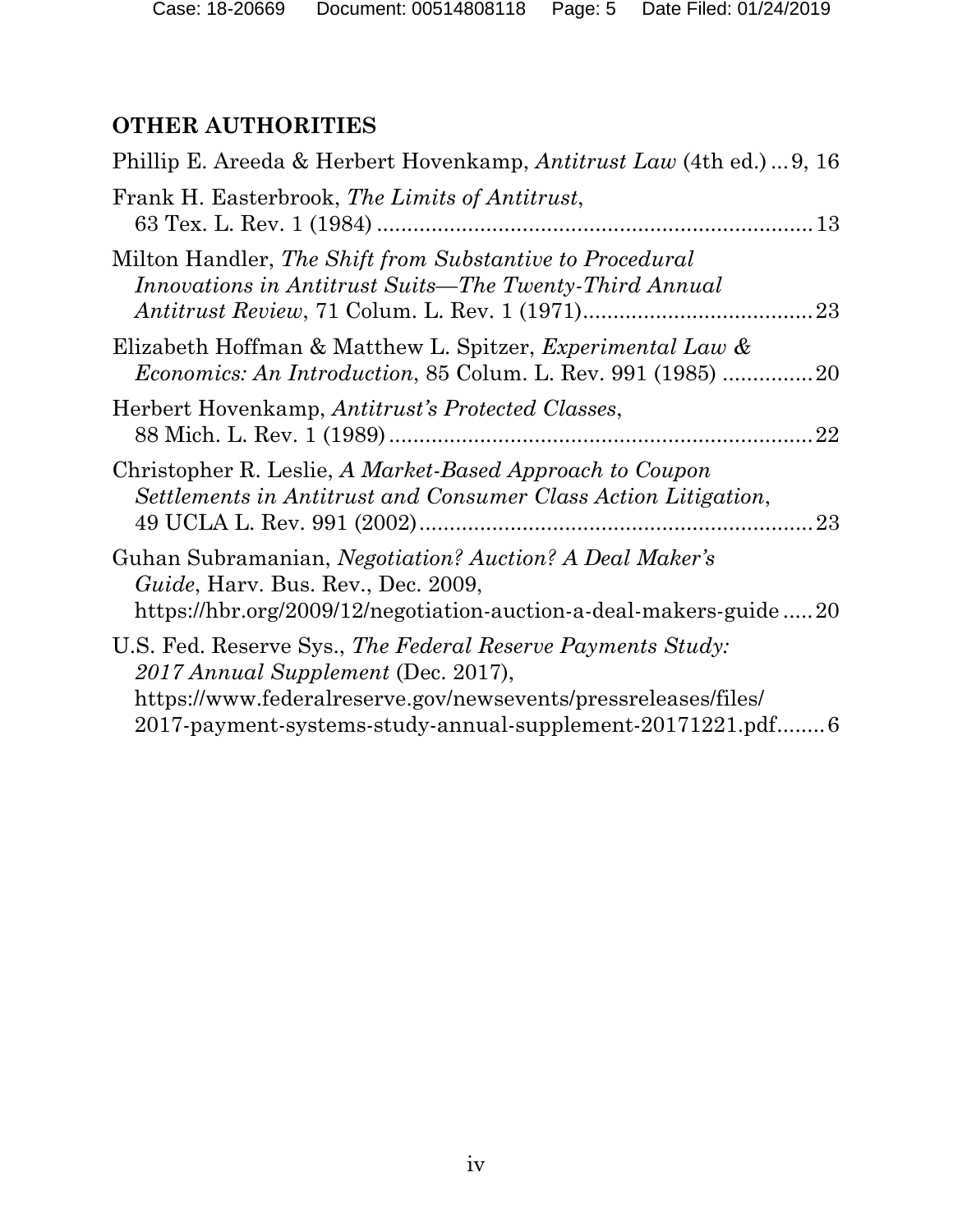Case: 18-20669 Document: 00514808118 Page: 6 Date Filed: 01/24/2019

### **INTEREST OF** *AMICUS CURIAE*<sup>1</sup>

Pursuant to Federal Rule of Appellate Procedure 29(a), the Retail Litigation Center, Inc. (RLC) files this *amicus curiae* brief in support of Plaintiff-Appellant Pulse Network, L.L.C. (Pulse).

The RLC is a public policy organization that represents regional and national retailers, including many of the country's largest and most innovative retailers across a breadth of industries. These member retailers employ millions of workers in the United States and account for tens of billions in annual sales. The RLC seeks to present courts with the retail-industry perspective on legal issues that impact its members and to provide insight into the potential consequences of particular outcomes in pending cases. Since its founding in 2010, the RLC has participated as *amicus curiae* before state supreme courts, federal district courts, the federal courts of appeals, and the U.S. Supreme Court in nearly 150 cases.

<sup>&</sup>lt;sup>1</sup> All parties have consented to the filing of this brief. No party's counsel authored this brief in whole or in part, and no party or party's counsel made a monetary contribution to fund the preparation or submission of this brief. No person or entity other than *amicus curiae* or its counsel made a monetary contribution to the preparation or submission of this brief.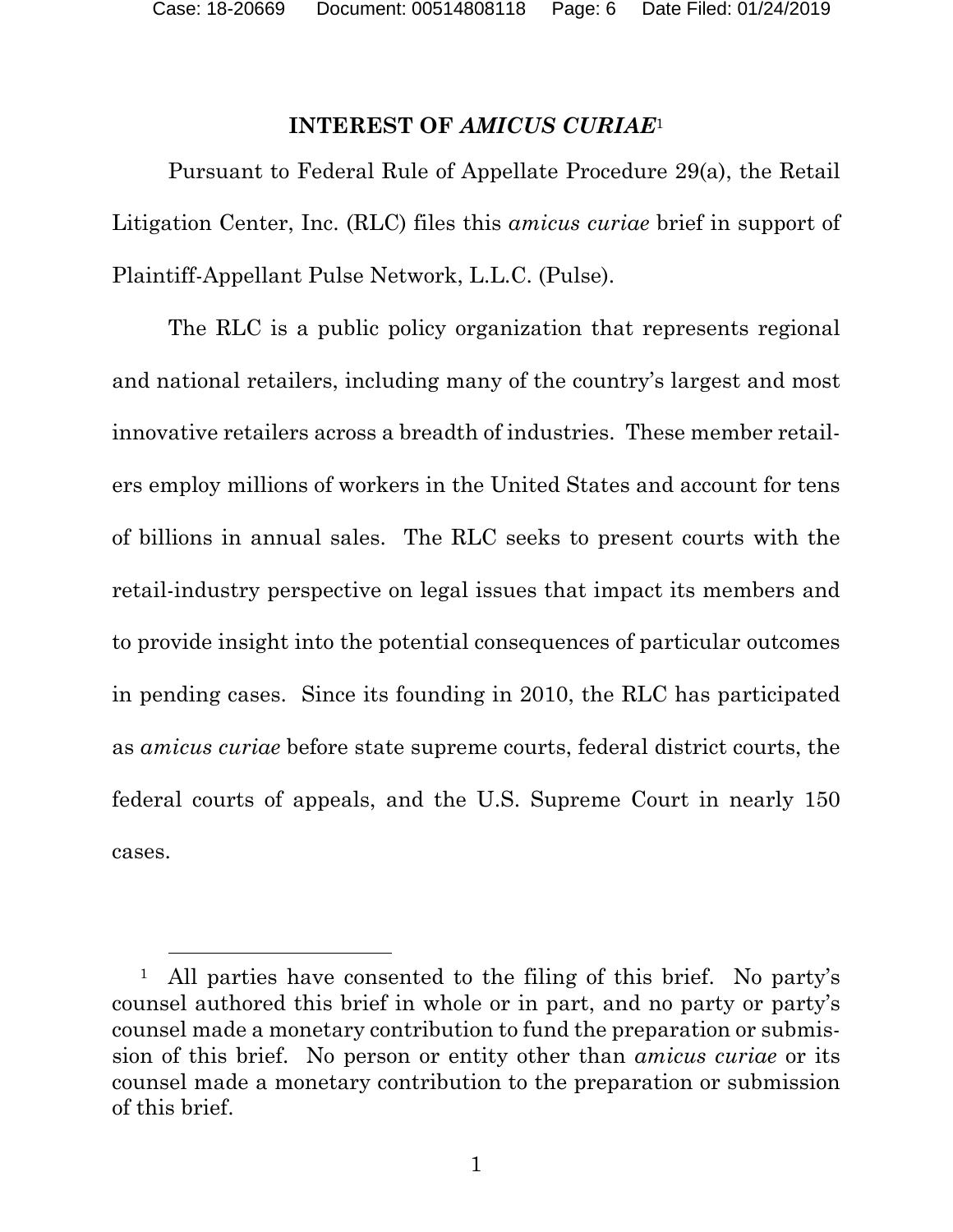The RLC submits this *amicus* brief because retailers pay billions of dollars annually in network fees to Visa, and those fees constitute one of their most substantial costs of doing business. Although RLC members compete with one another for customers, they all agree that the rules Visa enacted in response to the Durbin Amendment, 15 U.S.C. §1693*o*-2, in particular the Fixed Acquirer Network Fee (FANF), inflict significant harm to their businesses and to the national economy. RLC members also agree that the district court's opinion below on antitrust standing undermines their interests as customers for Visa's debit network services. Although RLC members themselves suffer a distinct injury due to Visa's debit network practices, there is no question that Pulse has been injured as well, and that Pulse's suit in this case can achieve structural relief in this market that is likely to redound to the benefit of *both* Visa's competitors (like Pulse) and its customers (like the RLC's members). The Clayton Act, 15 U.S.C. §12 *et seq.*, thus provides Pulse with a valid cause of action under the antitrust laws, and it is in the interest of the RLC's members that Pulse be allowed to vindicate that right.

The district court's opinion undermines, however, this important and legally protected route to challenging Visa's exclusionary conduct.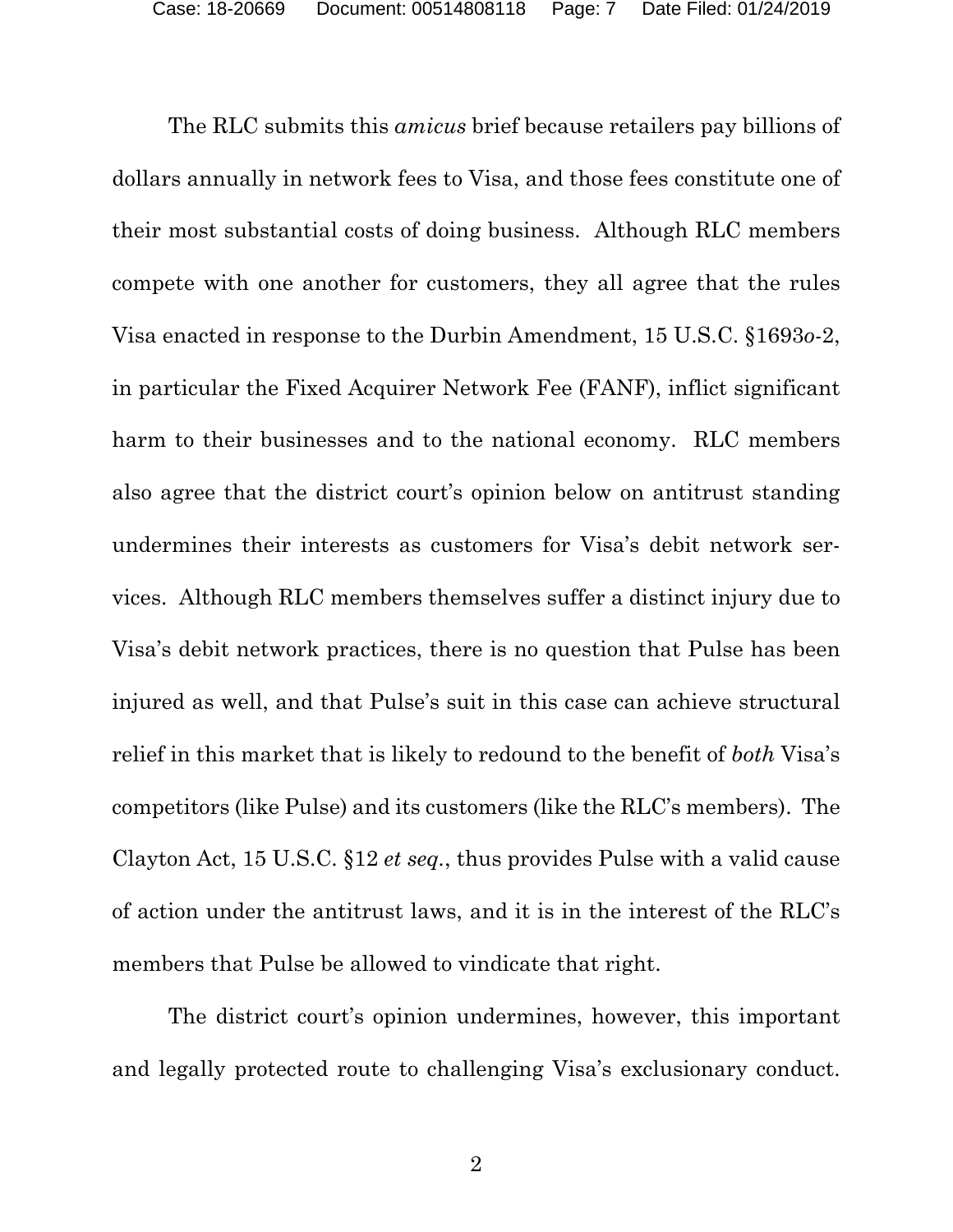That legal development harms the RLC's members both as participants in this industry in particular, and as potential plaintiffs under the antitrust laws in future cases as well. Worst of all, the decision on appeal will serve to further entrench Visa's monopolistic practices even though retailers, competitor networks, and Congress itself have all found those practices harmful to the national economy. That makes this a case of vital interest to the RLC's membership.

### **SUMMARY OF ARGUMENT**

This appeal is about the uncontroversial rule that, when a competitor and a customer are both harmed in distinct ways by a monopolist's single course of conduct, both the competitor *and* the customer have standing to sue the monopolist regarding that anticompetitive behavior. This is a long-recognized principle of antitrust law, and it is fully sufficient to decide this case.

The district court had other ideas. Perhaps driven by what appeared to be a general antipathy towards antitrust law, Pulse Br. (Br.) 50-56,2 the court concluded that Pulse, as a competitor to Visa, suffered

 <sup>2</sup> Counsel for Pulse shared a redacted version of the opening brief with counsel for *amicus curiae* in advance of that brief's public filing with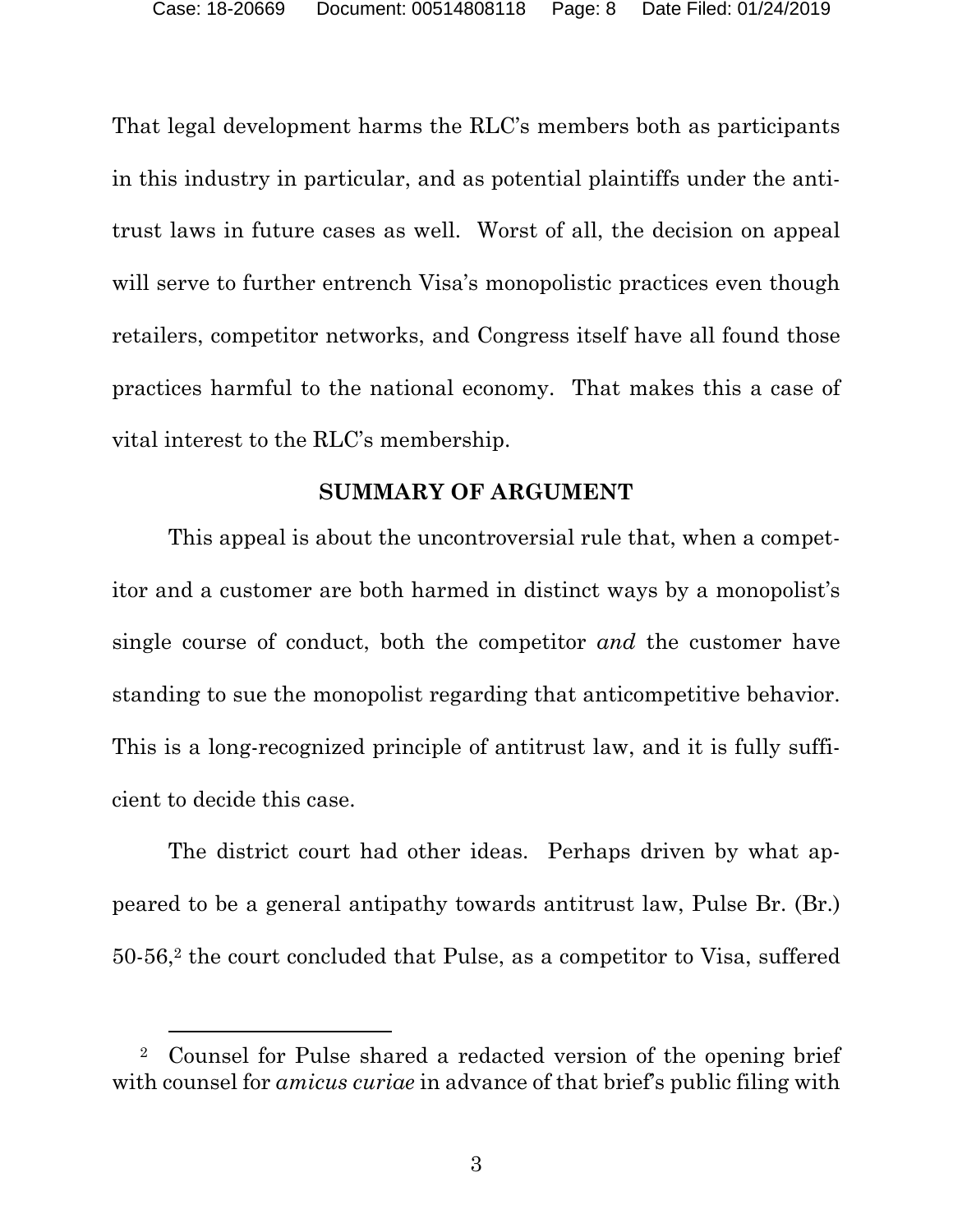no injury and had no antitrust standing to challenge Visa's exclusionary conduct because only retailers and customers who paid Visa's network fees could do so. *See* Op. 5-7. The court's underlying reasoning for this conclusion was not clearly stated, but it seemed to be based on the view that exclusionary conduct only ever creates antitrust harm by raising downstream prices, and not by fortifying a monopolist's market power against attacks from competitors.

The district court's opinion—with its focus on what retailers pay for Visa's services and their ability to bring suit—might seem to be concerned with or protective of the interests of Visa customers like the RLC's member retailers, but nothing could be further from the truth. To be sure, as consumers in this marketplace, retailers are clearly injured by Visa's conduct and therefore are legally entitled to bring suit themselves. Indeed, as the district court noted, some retailers already have. Op. 7. But recognizing that retailers have valid causes of action under the antitrust laws should in no way prohibit or foreclose suits by Visa's competitors as well. The Clayton Act says that "any person who shall be injured

 $\overline{a}$ 

this Court. As of the filing of this *amicus* brief, the Court had not yet acted on Pulse's Jan. 17, 2019, motion to file its brief under seal, which would also trigger Pulse's public filing of the brief in redacted form.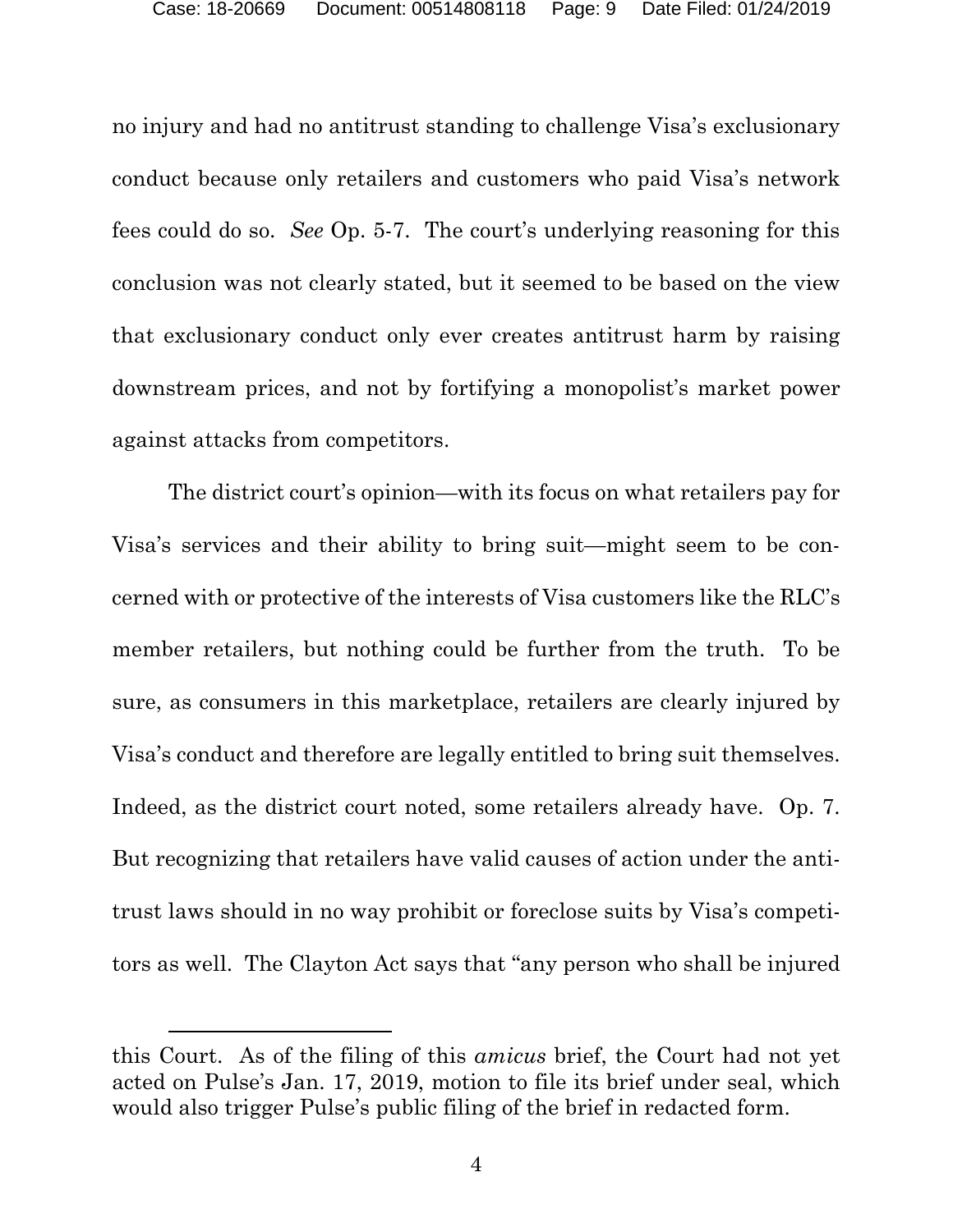in his business or property by reason of anything forbidden in the antitrust laws may sue therefor," 15 U.S.C. §15(a), and it unsurprisingly means what it says. Accordingly, *both* Visa customers like retailers *and* Visa competitors like Pulse can sue over conduct that injures them both, and consideration for one group requires no limitation on the causes of action available to the other.

In this case in particular, Pulse and the RLC's member retailers suffered distinct injuries, but their interests are entirely aligned in challenging the FANF and Visa's other network fees in the hope of facilitating greater competitor entry into this market. A proper consideration for Visa's customers thus required the district court to *permit* Pulse's antitrust suit, not the other way around.

Indeed, although both competitors and customers can have antitrust standing to challenge anticompetitive conduct, it is often the case that competitor suits are preferable to customer suits—particularly when the actions at issue are ones that tend to exclude competitors from the market. This brief discusses when and why that can be true in greater detail below. But the short story is that competitors are often uniquely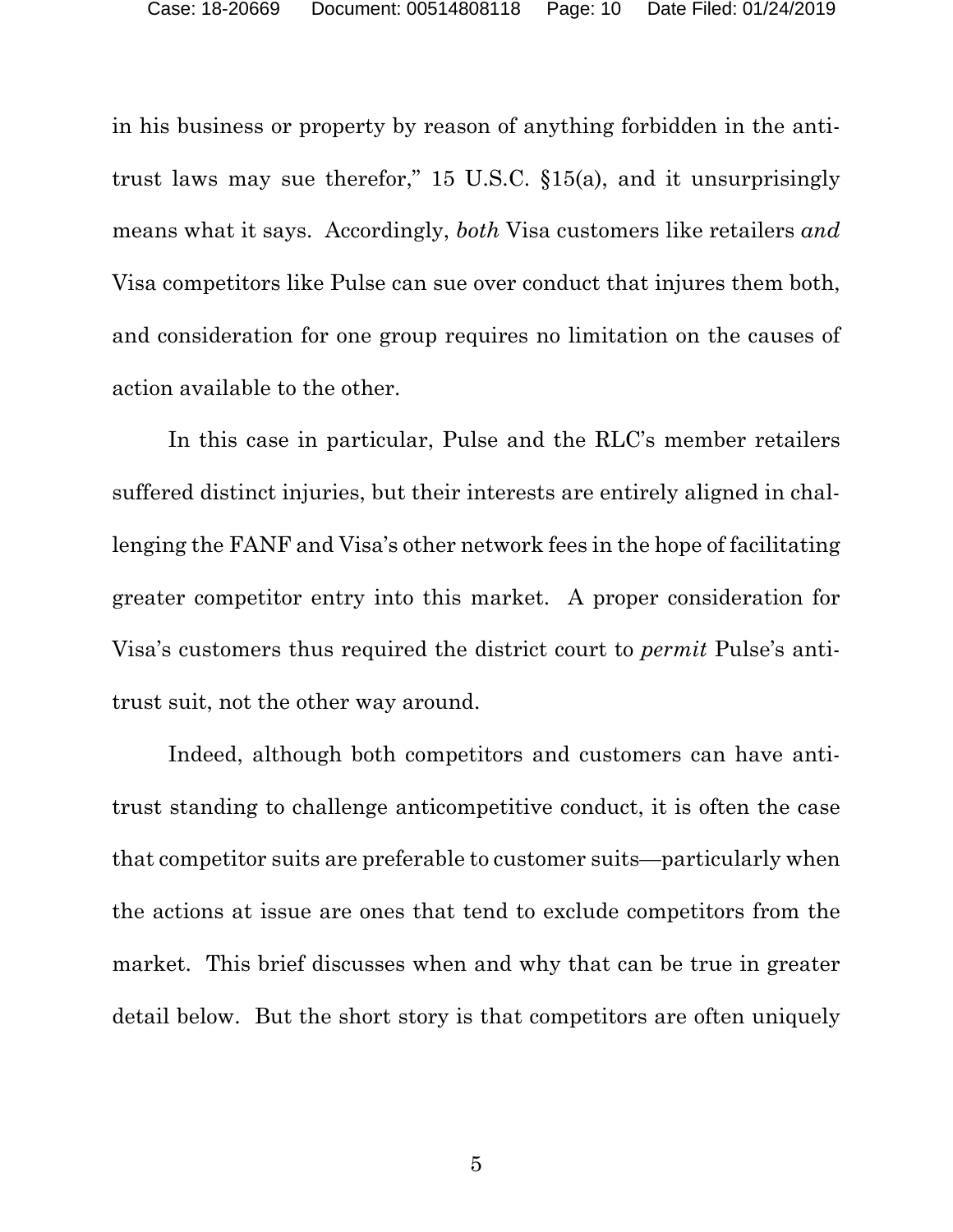focused on achieving critical *structural* reforms in presently anticompetitive industries. Empowering competitors to bring suit in cases like this one thus serves well the free-market goals of the federal antitrust laws, fostering long-term changes that allow competition itself to correct for the higher customer prices that are the symptom—not the cause—of present market failures.

This is what the district court badly missed below. In today's economy, it is unquestioned that Visa has market power, because retailers (including massive companies like the RLC's members) must accept Visa credit and debit cards as a form of payment in order to flourish commercially. U.S. Fed. Reserve Sys., *The Federal Reserve Payments Study: 2017 Annual Supplement* 1-2 (Dec. 2017), https://www.federalreserve.gov/ newsevents/pressreleases/files/2017-payment-systems-study-annual-supplement-20171221.pdf (noting the continued growth of card payments from 2012 through 2017). And so, to the extent that a fee like the FANF raises prices, those price increases are difficult for retailers to resist and represent a serious harm to merchants' bottom line. But the *real* problem for retailers is Visa's market power, which Visa uses to raise prices in general, through the FANF or otherwise. And so the biggest reason that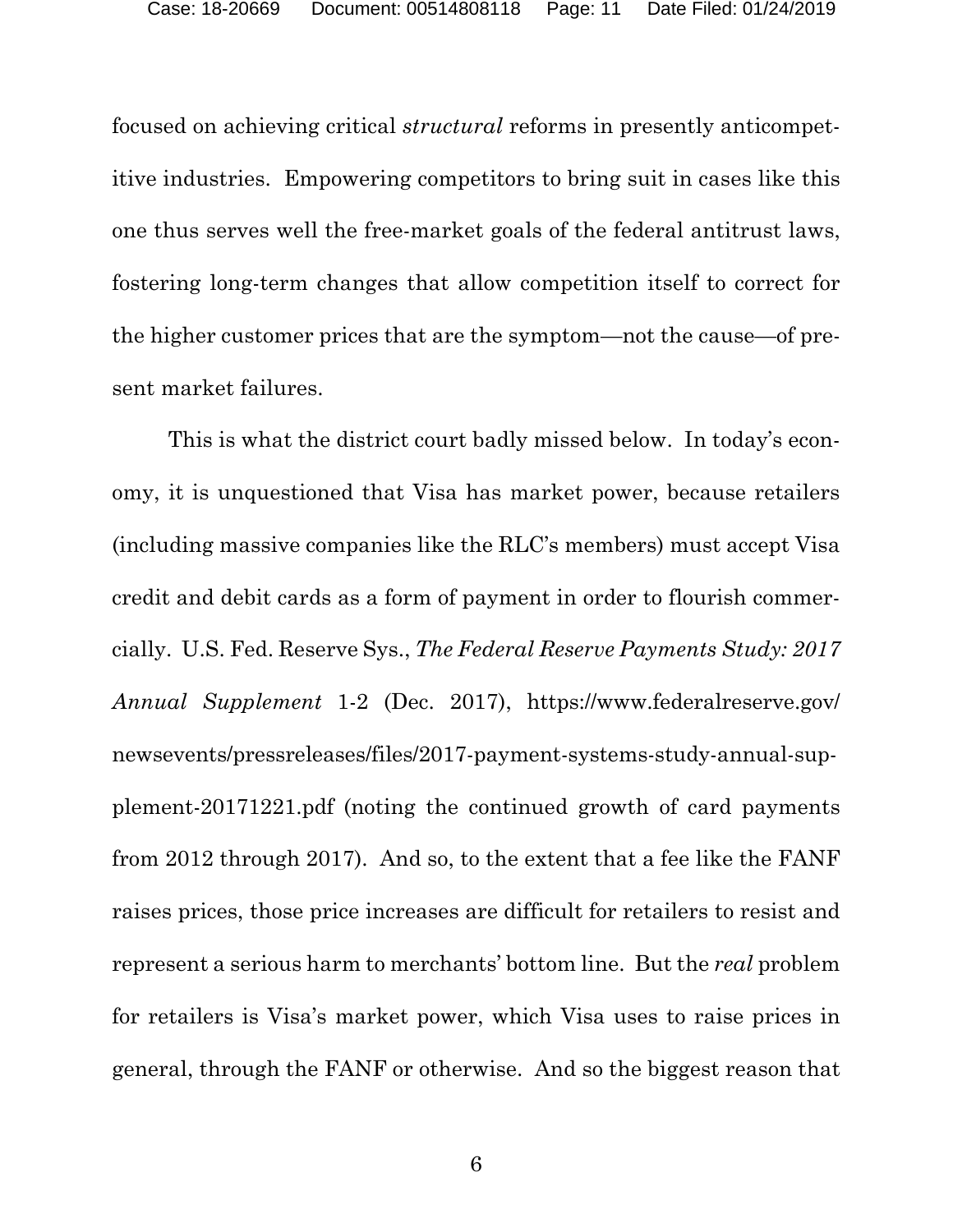the FANF is problematic is—as Pulse explains—because its design is structured to further cement Visa's market power, protecting Visa from the competition the Durbin Amendment was meant to create.3 Br. 38-41. The district court's single-minded focus on the level of these fees as the source of injury to retailers ignores how retailers are injured not just by the immediate effect of fee increases, but also when a dominant party excludes potential competition from the market—a harm Pulse was wellsuited to complain about and prove up through this suit.

This *amicus* brief proceeds in two parts. Part I below explains how retailers are predominantly interested in avoiding the long-term effects of Visa's anticompetitive conduct—a structural concern that is critical for antitrust law to address. And Part II below explains how and why competitor suits can sometimes be better poised than customer suits to ad-

<sup>&</sup>lt;sup>3</sup> The FANF requires retailers to pay a significant fixed, monthly fee to accept any debit or credit card transaction using Visa, which Visa then used to fund low per-transaction fees with substantial volume-based discounts. Br. 15-17*.* In other words, once a retailer accepts a single Visa debit or credit transaction and pays the high upfront fee—a decision no sane retailer can avoid—that retailer is immediately incentivized to use Visa's network for future debit transactions due to the low per-transaction fee and to route all transactions through that network to trigger the volume-based discounts.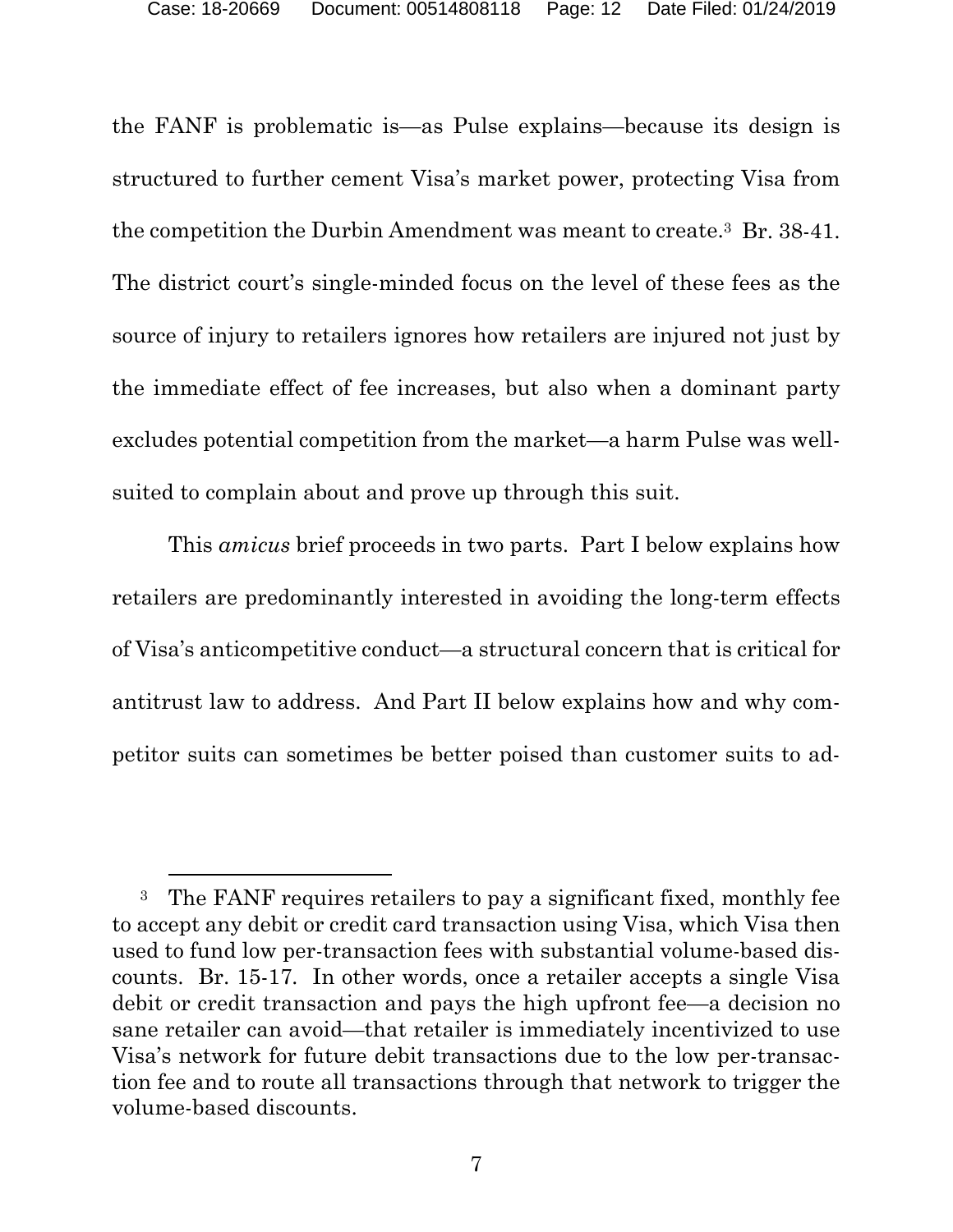dress these kinds of structural harms, and why a competitor suit is particularly likely to be productive from the perspective of the goals of antitrust law in a case like the one at bar.

#### **ARGUMENT**

## **I. RETAILERS ARE SEVERELY INJURED BY PULSE'S EXCLUSION FROM THE MARKET.**

One of the fundamental flaws in the district court's opinion is its myopic focus on only the immediate injuries caused by Visa's conduct. In addressing antitrust standing, Op. 5-7, the court is conspicuous in its discussion of only the harm resulting from higher fees. As it explained: "A merchant might pay more or less on Visa's network compared with other PIN networks. … Even assuming that merchants pay more, that is an injury to them, not to Pulse." *Id.* at 6. The court further noted that "[c]hanges in price affect the payer directly and competitors indirectly," *id.* at 7, which it took as a reason to prefer suits by the payers over suits by competitors. In other words, the court focused on one specific injury caused by Visa's anticompetitive practices—immediate higher fees for retailers—and made its legal conclusion by limiting the possible plaintiffs to the parties who directly suffered *that* injury. That analysis was incorrect: It confuses one type of competitive injury with the whole universe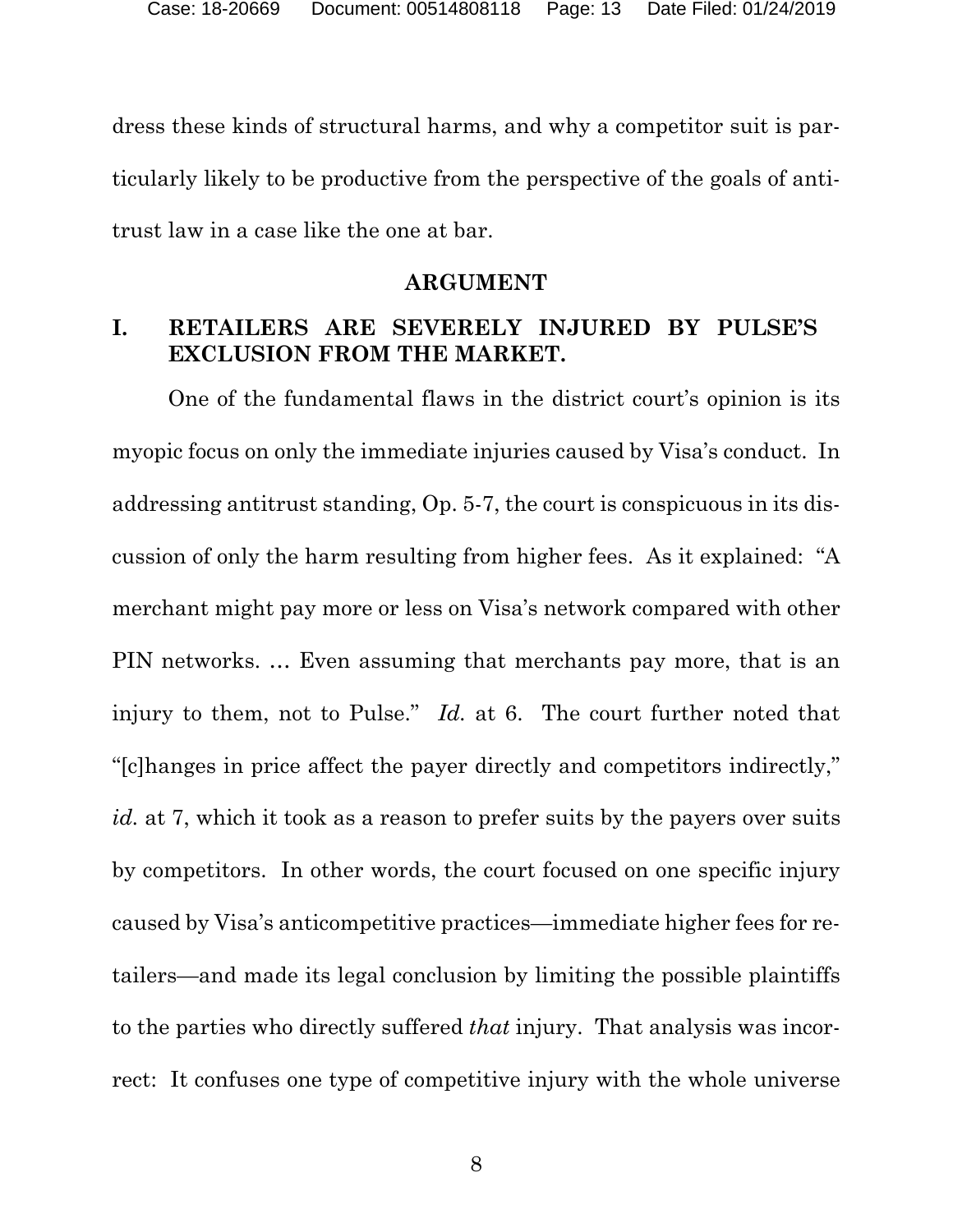of possible anticompetitive effects, and in so doing, ironically neglects what is most dangerous about the FANF from retailers' own perspective.

Although merchants, including the RLC's member retailers, are undoubtedly concerned about the immediate price effects of the FANF, those are not their exclusive concerns. Both Pulse and retailers face another form of injury whose serious and anticompetitive effects will be felt over the longer run—namely, actions by Visa designed to exclude potential competitors, whose competition could remake the marketplace to the benefit of customers like *amicus* RLC's member retailers here. That injury falls directly on *both* Pulse and Visa's customers, and so it harms Visa's customers to prevent Pulse from seeking to redress that market exclusion, as the district court did here.

1. At bottom, the district court seems to misunderstand that different types of harm to distinct groups can result from a single course of action by a monopolist. But that is undoubtedly the case. Br. 48-49 (citing Phillip E. Areeda & Herbert Hovenkamp, *Antitrust Law* ¶339d (4th ed.) (Areeda) and *Andrx Pharm., Inc. v. Biovail Corp. Int'l*, 256 F.3d 799, 816 (D.C. Cir. 2001)). For example, say that a monopolist acquires or enters into an exclusive contract with the only source for a component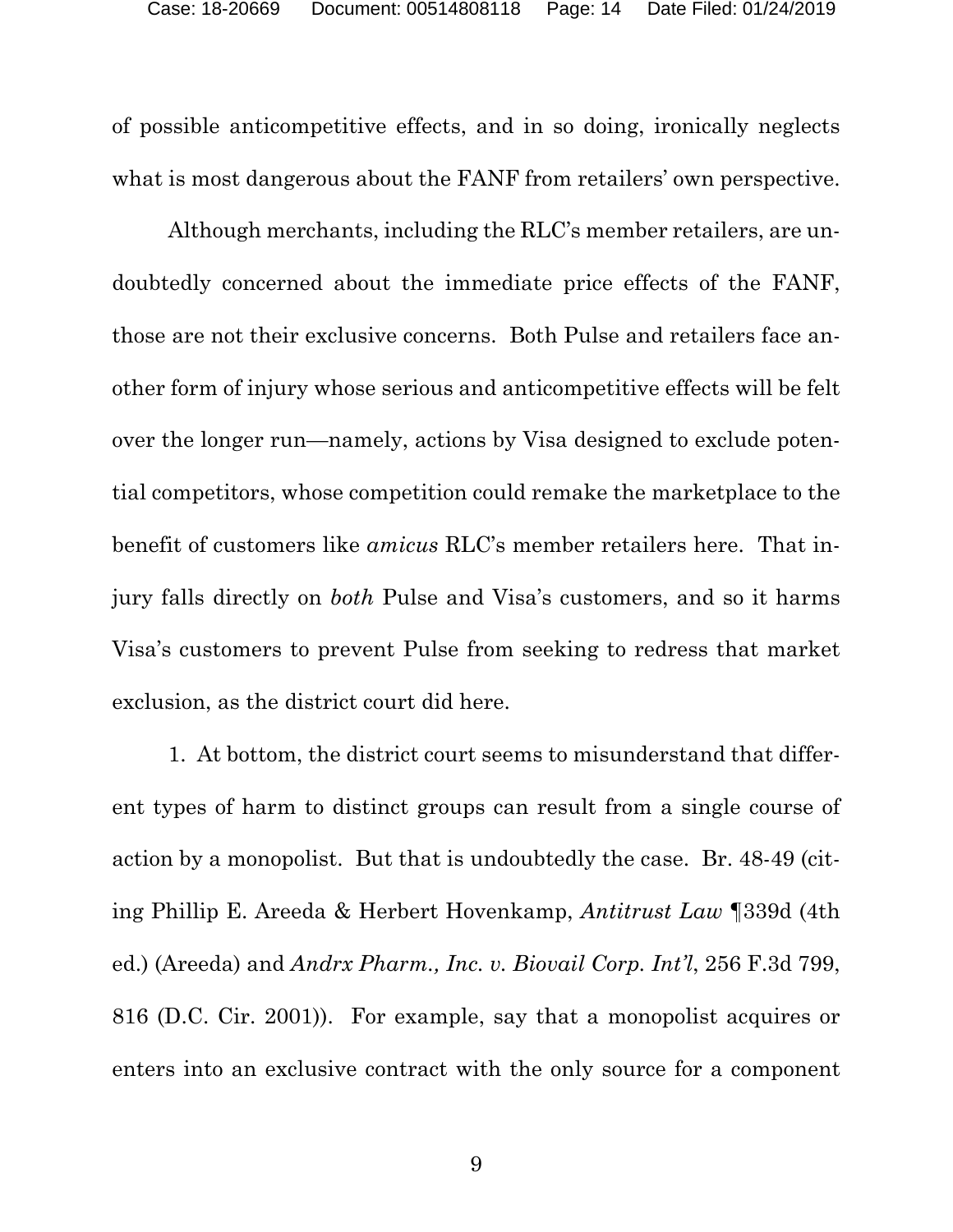used in a product that is manufactured by multiple producers. *See, e.g.*, *Tampa Elec. Co. v. Nashville Coal Co.*, 365 U.S. 320, 327 (1961).Two distinct harms will occur. First, competitors will be harmed because they will no longer have access to the raw material necessary to make their competing products, excluding them from this market. Second, customers will be harmed because, having excluded its existing or potential rivals, the monopolist will be free to restrict output and/or raise prices to levels far above those that free-market competition would have produced. Although the competitors are not buying the product itself—and so not directly injured by the price increase—they certainly are harmed under the antitrust laws by being excluded from the market due to the arrangement established by the monopolist. *Eastman Kodak Co. v. Image Tech. Servs., Inc.*, 504 U.S. 451, 488-89 (1992) (Scalia, J., dissenting). And in that event, higher consumer prices would still be relevant not as the *source* of competitors' antitrust injury, but as *evidence* that the competitors' exclusion tended to harm competition in the market for the manufactured product by driving up prices to end users. The district court, however, would say that no antitrust injury occurred to the competitors. And that is clearly wrong.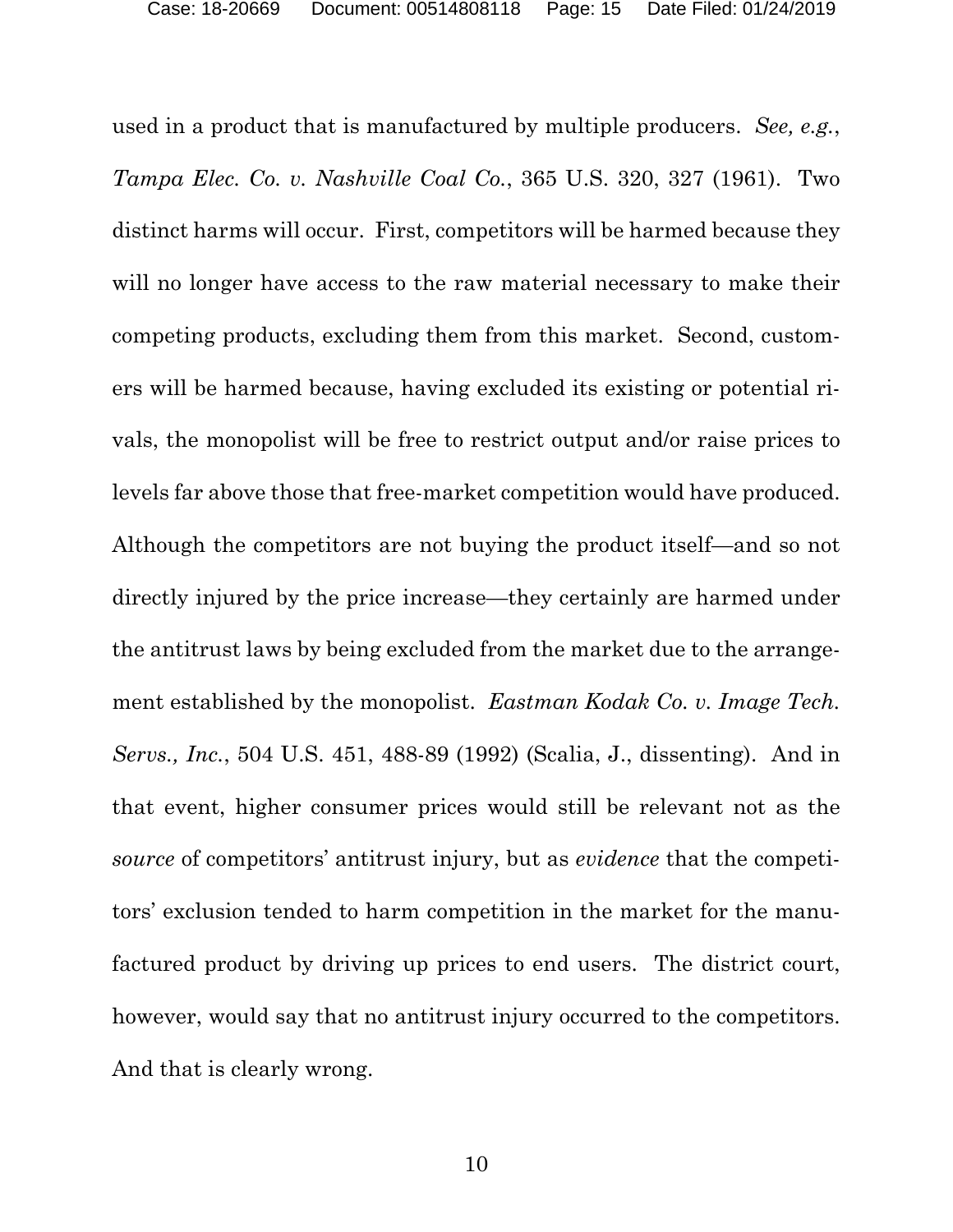The fact pattern of this case is just a variation on this straightforward hypothetical. Pulse, as a competitor to Visa, seeks to make further competitive inroads into the market for debit network services by providing a competing PIN-based network and by innovating in the field of signature debit transactions and PINless transactions. Br. 11-13. Prior to the FANF, its primary method of competition would have been to offer lower per-transaction fees than Visa for the same services. That direct competition between Pulse and Visa should either force Visa to lower its pricing for those services to keep its market share, or instead to innovate to provide better or more expansive services to justify its higher prices. *Nat'l Soc'y of Prof'l Eng'rs v. United States*, 435 U.S. 679, 695 (1978) ("The Sherman Act reflects a legislative judgment that ultimately competition will produce not only lower prices, but also better goods and services.").

The allegation here, however, is that Visa was able to use its existing market power to impose a new fee structure, whereby merchants would have to pay a large up-front fee to make *any* Visa transactions, after which they would benefit from lower per-transaction fees. Because a less-essential network like Pulse cannot demand an equally large upfront fee (because merchants can go without Pulse) and cannot compete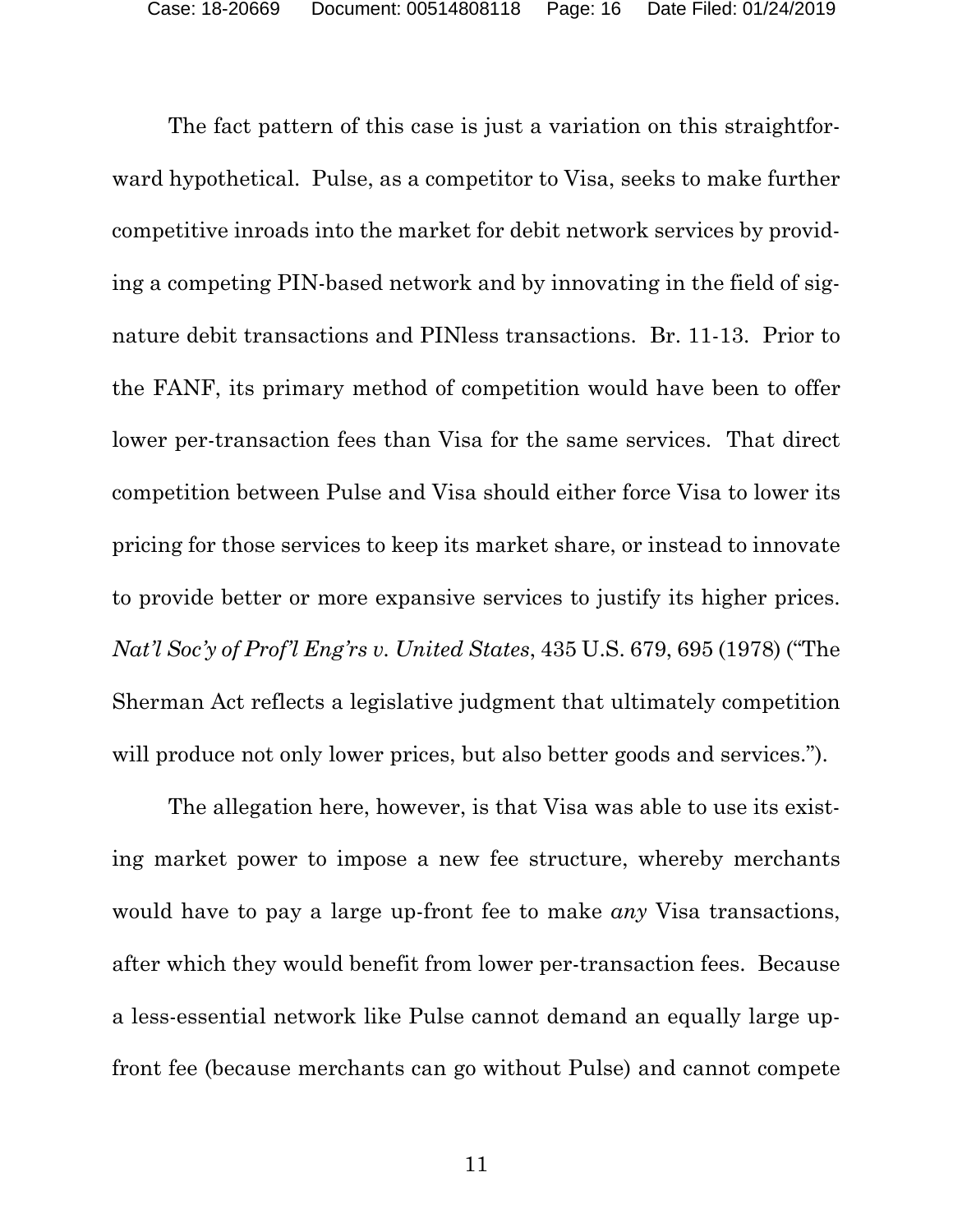with Visa's new, lower, per-transaction fees (because Visa is subsidized by the new, large, upfront fee), Pulse is effectively excluded from price competing for more debit-card transactions. *See* Br. 16. The FANF thus excludes Pulse from providing market price competition in much the way that the acquisition of the only upstream supplier did in the hypothetical above. Accordingly, as Pulse itself argues, *id.* at 48-49, its injury had nothing to do with higher overall fees, but instead with its exclusion from the market.

2. On the other hand, merchants like RLC's retailers suffered two distinct forms of injury. First was the immediate increase in overall price caused by the FANF, which was the sole focus of the district court's analysis. Op. 5-7. This is obviously an important form of injury. But it is nonetheless a serious error for the district court to place *exclusive* focus there, because it confuses a symptom and a cause. If Visa is able to increase overall costs through the FANF, it is only because Visa has market power. Thus, the bigger-picture anticompetitive concern with the FANF is the long-run problem of how it cements Visa's market power, rather than Visa's immediate use of that power to drive up merchant fees.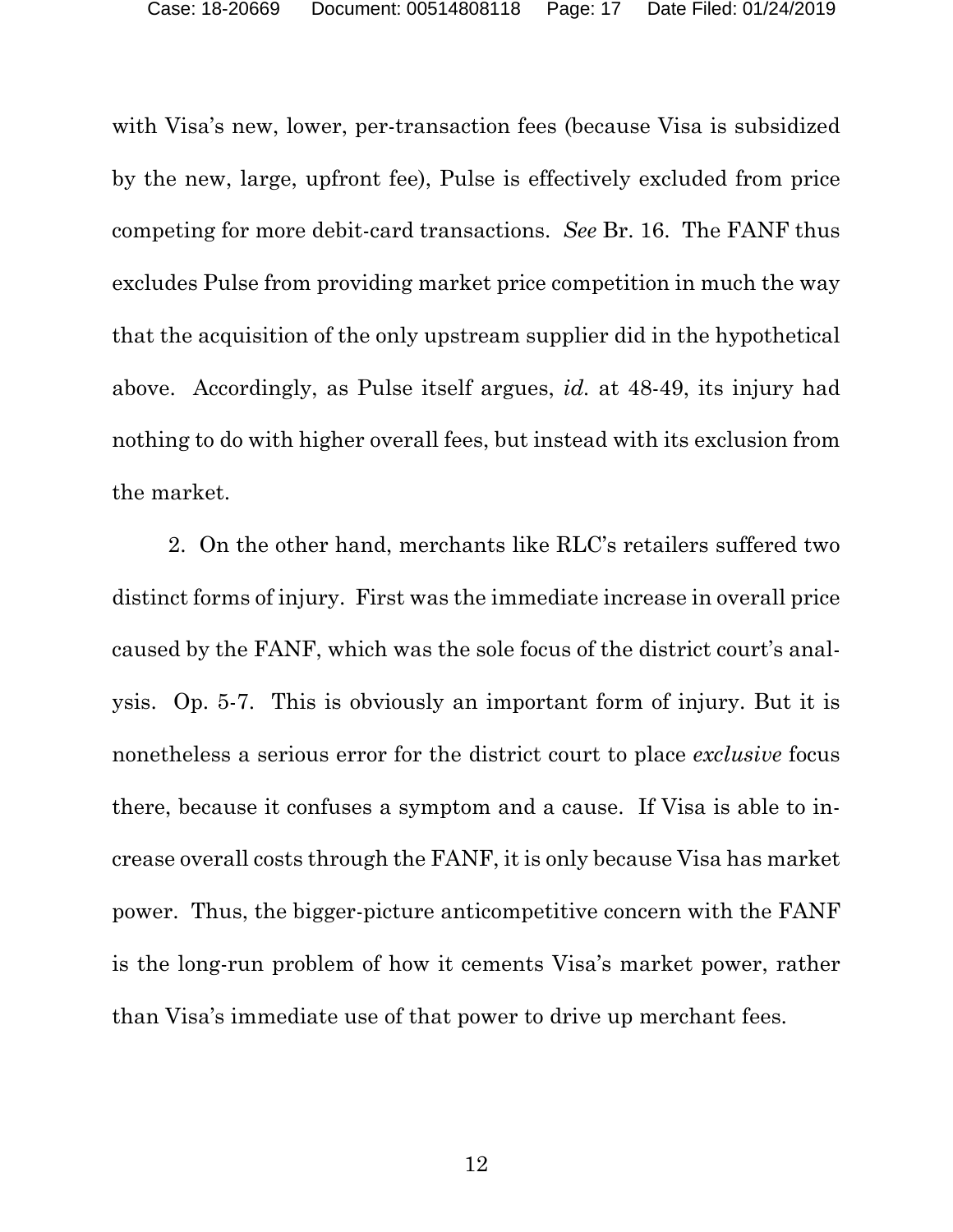The reason that the creation and entrenchment of Visa's market power is so important is that, in the absence of durable market power, markets should be able to police against anticompetitive fee increases through competition itself. In a competitive market with low entry barriers, any fee increase by Visa should induce competitors like Pulse to enter the market and offer lower prices to poach business from Visa, or induce existing competitors to keep their prices low and syphon off market share from the company that is raising prices. *See Matsushita Elec. Indus. Co. v. Zenith Radio Corp.*, 475 U.S. 574, 592 n.15 (1986) (quoting Frank H. Easterbrook, *The Limits of Antitrust*, 63 Tex. L. Rev. 1, 26-27 (1984)). Indeed, prior to the FANF, Pulse played exactly that role in the market, seeking to poach market share from Visa by undercutting its fees. In this sense, any harm caused to retailers from the immediate fee increase associated with the FANF is of course serious and compensable under the antitrust laws, but it is also contingent on current market conditions. The principal concern of the antitrust laws should be on changing those market conditions—or on monopolistic behavior aimed at preventing those conditions from changing—and not solely on price increases that are symptomatic of those underlying conditions themselves.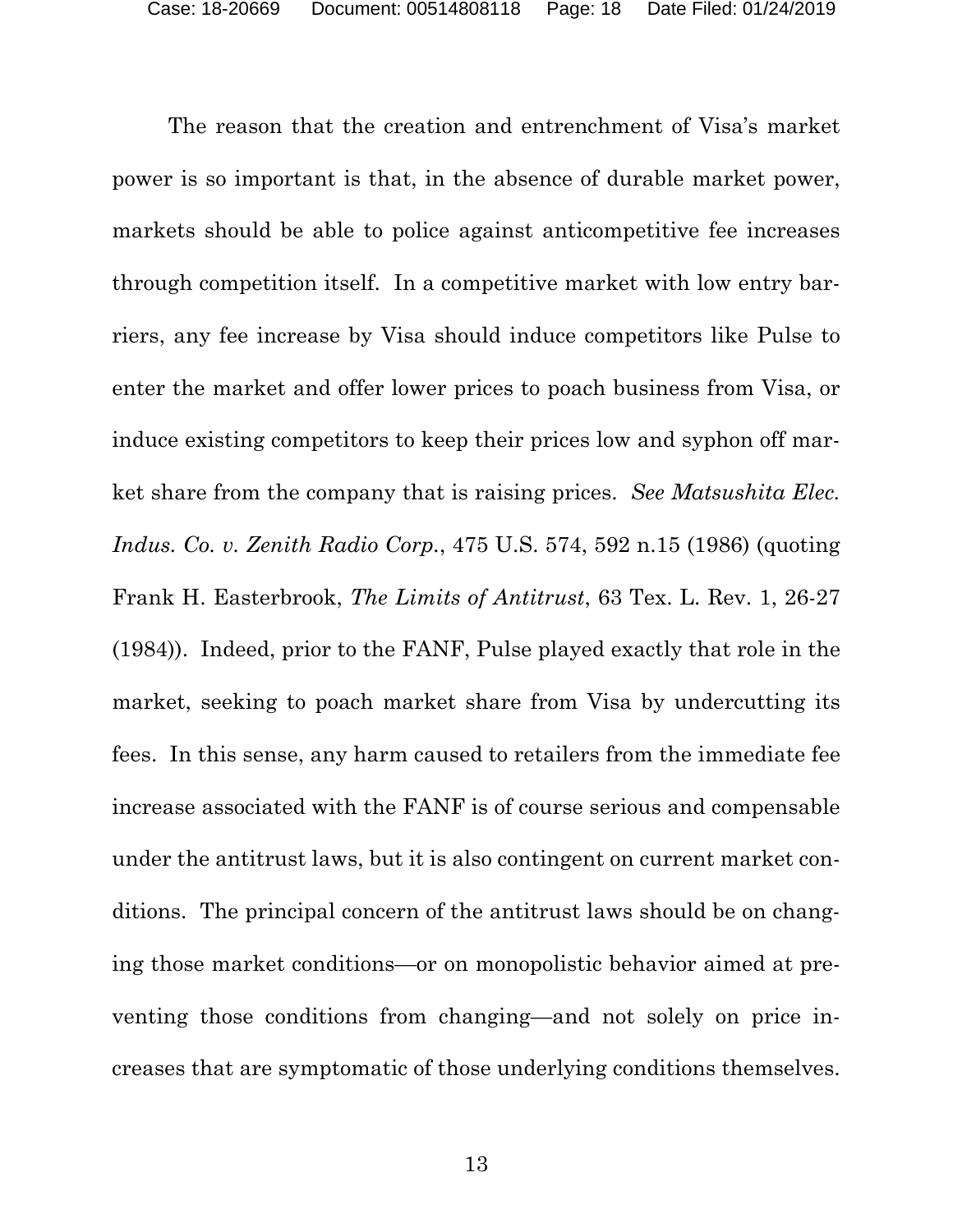As explained in part above, what makes the FANF so insidious is that it uses Visa's *existing* market power to make it more difficult for competitors to attack Visa's high fees in the future. Because of Visa's present, dominant position for both credit and debit cards, it is utterly impractical for any regional or national retailer to reject *all* Visa transactions, especially as transactions are increasingly done using debit and credit cards. *See supra* at 6-7 & n.3. Thus, retailers are essentially forced to pay the up-front FANF fee, and once that fee has been paid, it would be illogical for retailers to choose to pay higher per-transaction fees through rival networks. That dynamic is then further reinforced by Visa's substantial volume-based discounts, which create an even greater incentive for merchants to route more and more debit transactions through Visa once they have already been forced to pay the large up-front fee. Br. 16-18. And this is exactly how the transaction data has played out since Visa developed the FANF. *Id.* at 19. Although the Durbin Amendment should have created greater opportunities for rival debit network processors and should have decreased Visa's market power, Visa's market share has actually *increased* since it implemented its post-Durbin Amendment strategy. *Id.*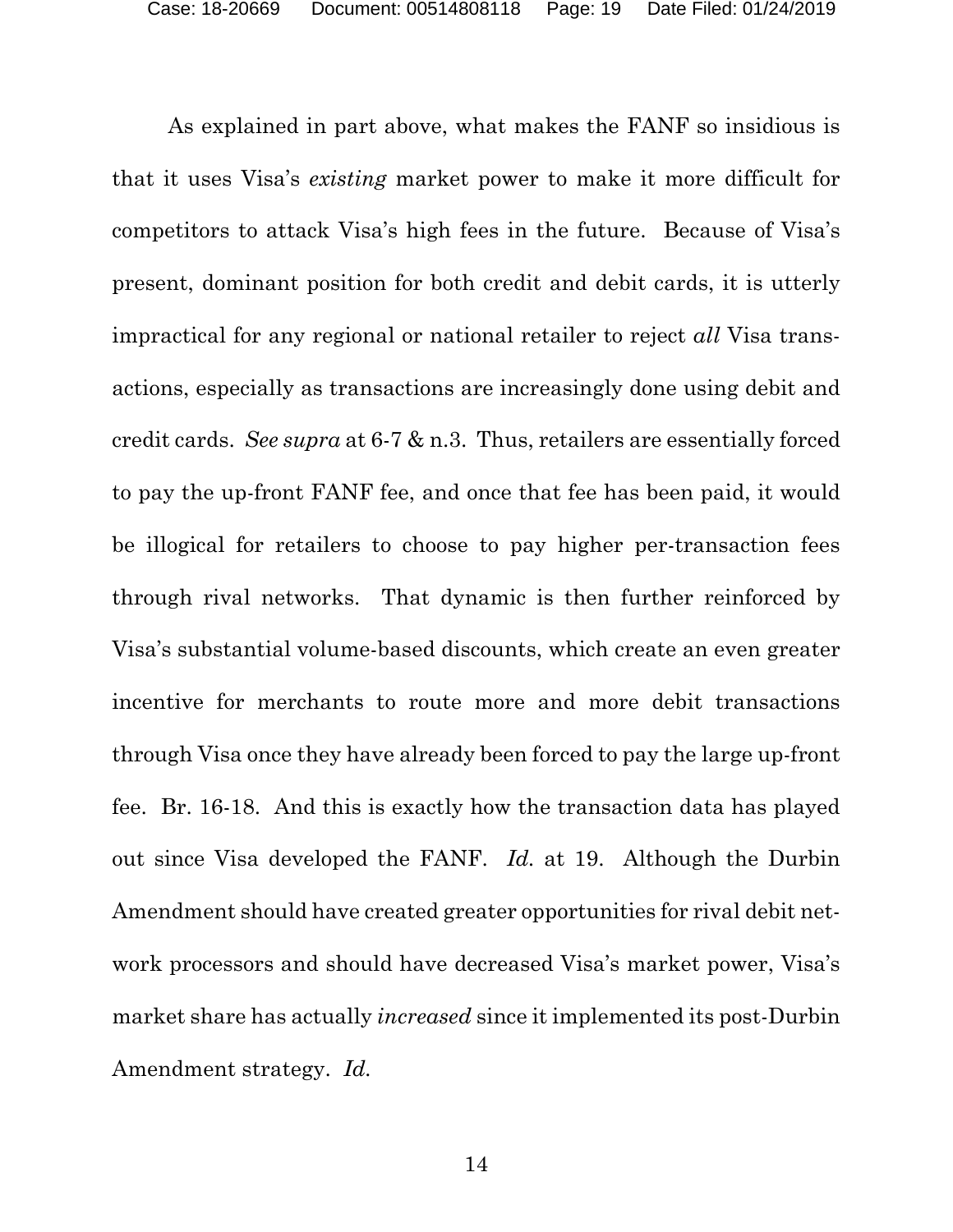Thus, even if the FANF structure imposed a small *decrease* in fees (which it emphatically did not, *see* Br. 19), it would still be a source of serious long-term concern for retail merchants, and for antitrust law as well. The fact that the FANF already represents a fee increase only makes matters worse—it is evidence that Visa is already effectively restraining competition in a way that makes it possible for Visa to raise prices without losing market share. And from retailers' own perspective, while that fee increase is very bad, the further entrenchment of Visa's market power is worse.

This further entrenchment of a monopolist's market power, even in light of Congress's actions to prevent such conduct *by this defendant*, Br. 13-15, is also the primary concern of the antitrust laws, and a place where the interests of Visa's customers and competitors unambiguously overlap. *Id.* at 48-49. Retailers are perfectly aligned with competitors like Pulse regarding this type of injury—both would prefer that there be longterm changes to the market that permit rivals to compete more effectively against Visa by undercutting its supracompetitive fees. For competitors, entry to the market presents the opportunity to grow their own business and increase profit. For merchants, greater competition will exert long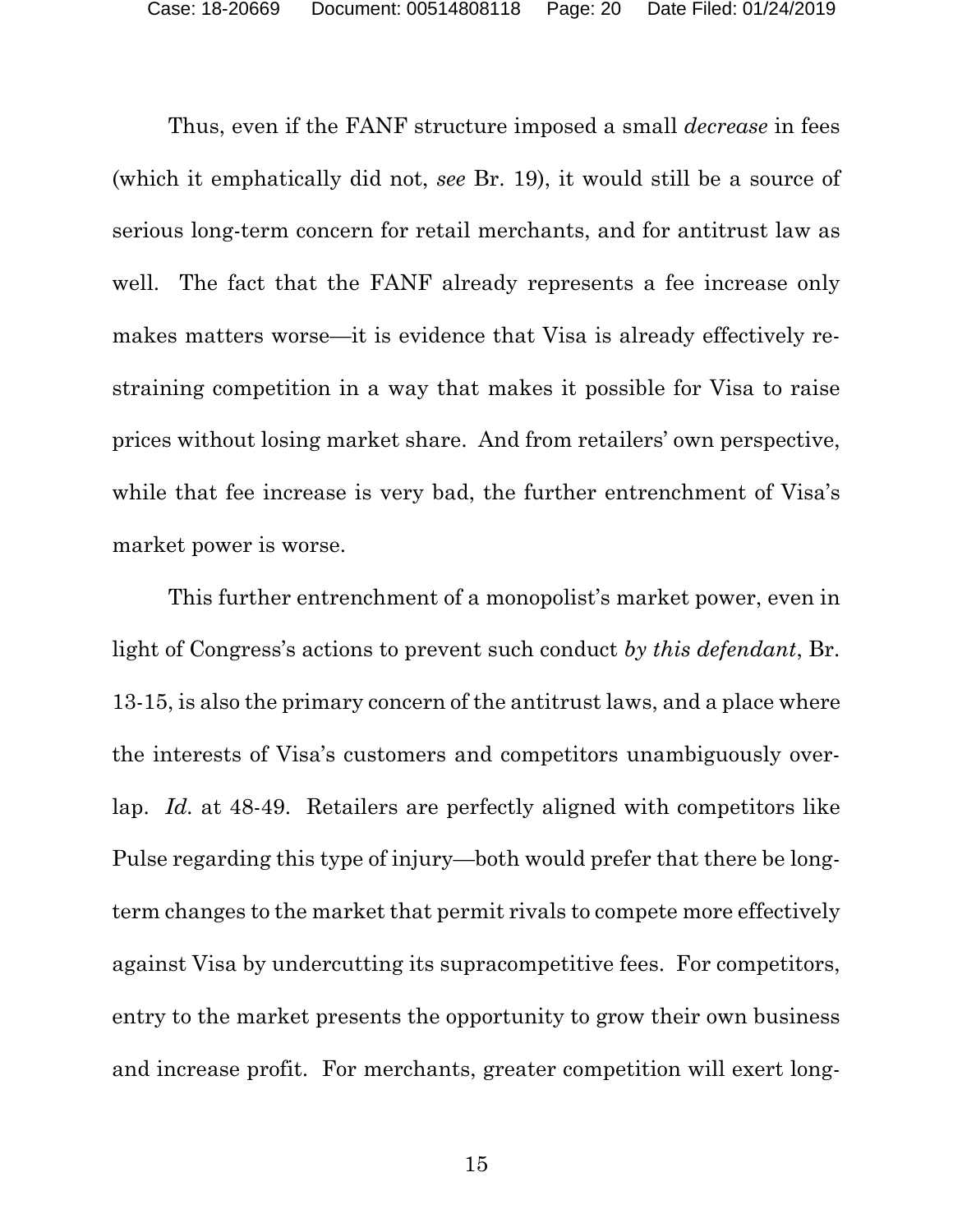term downward pressure on prices. But Pulse's allegation is that Visa's leverage of its power in both the credit and debit card markets allowed it to impose a fee structure that undermined the very competitive dynamics that can create long-term downward pressure on prices. And redressing that anticompetitive conduct through this suit would help both Visa's competitors and its customers alike.

Ultimately, the simple point is that the district court's apparent focus on the injury to retailers in the form of higher prices was doubly misplaced: The court was wrong to focus exclusively on prices, and perhaps for that reason, was wrong to focus exclusively on retailers as well. Basic antitrust law recognizes that exclusionary conduct can harm both customers and competitors—often, in different ways—and that both are therefore able to sue. *See, e.g.*, *Blue Shield of Va. v. McCready*, 457 U.S. 465, 484 & n.21 (1982) (describing how a single course of conduct can injure distinct groups of market participants). It is thus unsurprising that Visa itself did not dispute standing or injury on the grounds that exclusion of a competitor is not itself a form of harm under the antitrust laws. *See* Br. 27-28, 31, 34, 45 (quoting Areeda ¶348d for proposition that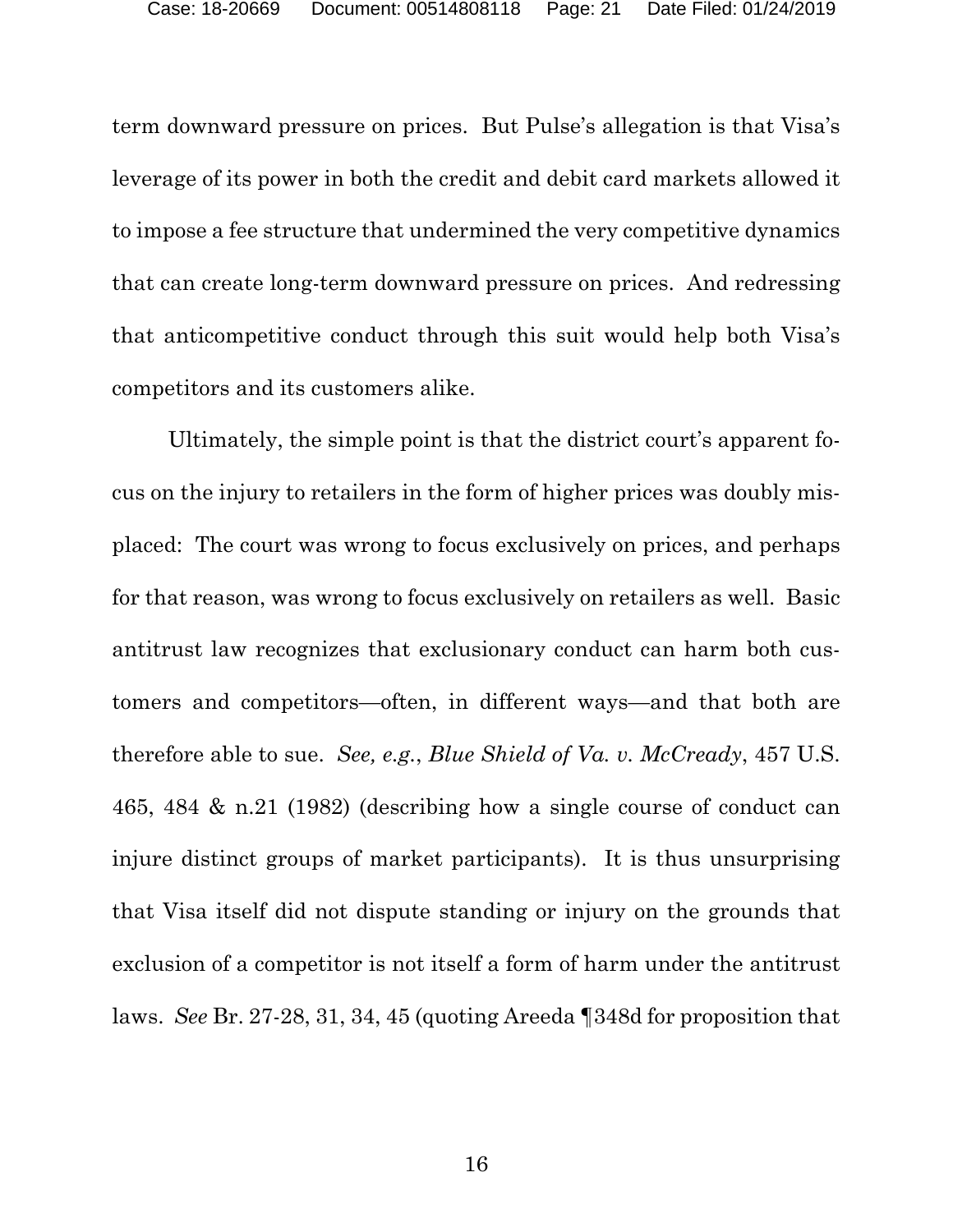antitrust standing is "seldom challenged" when a competitor plaintiff alleges "its rival engaged in an exclusionary practice designed to rid the market of the plaintiff"). Here, however, the district court's error was especially bad: Its myopic focus on immediate price effects as the *only* injury that can result from exclusion of a competitor from a highly concentrated market ignores one of the principal ways that the FANF harms retailers themselves.

## **II. COMPETITOR SUITS LIKE THIS ONE CAN AVOID PRACTICAL CONCERNS THAT SOMETIMES DERAIL CUSTOMER SUITS.**

The district court's other erroneous conclusion that is of particular concern for the RLC's member retailers is the court's analysis of "remoteness." Op. 7. In the court's view, "[i]ssuers, acquirers, and merchants are directly affected by Visa's changes in pricing" because "they are the payers" of the increased routing and transaction fees. *Id.* Competitors, on the other hand, are only "indirectly" affected by the "[c]hanges in price" implemented by Visa after the Durbin Amendment. *Id.* Because merchants pay the fees themselves, the court reasoned, merchants are the "better and more directly positioned [party] to challenge Visa if they think that this conduct violates the antitrust law." *Id.* Visa did not argue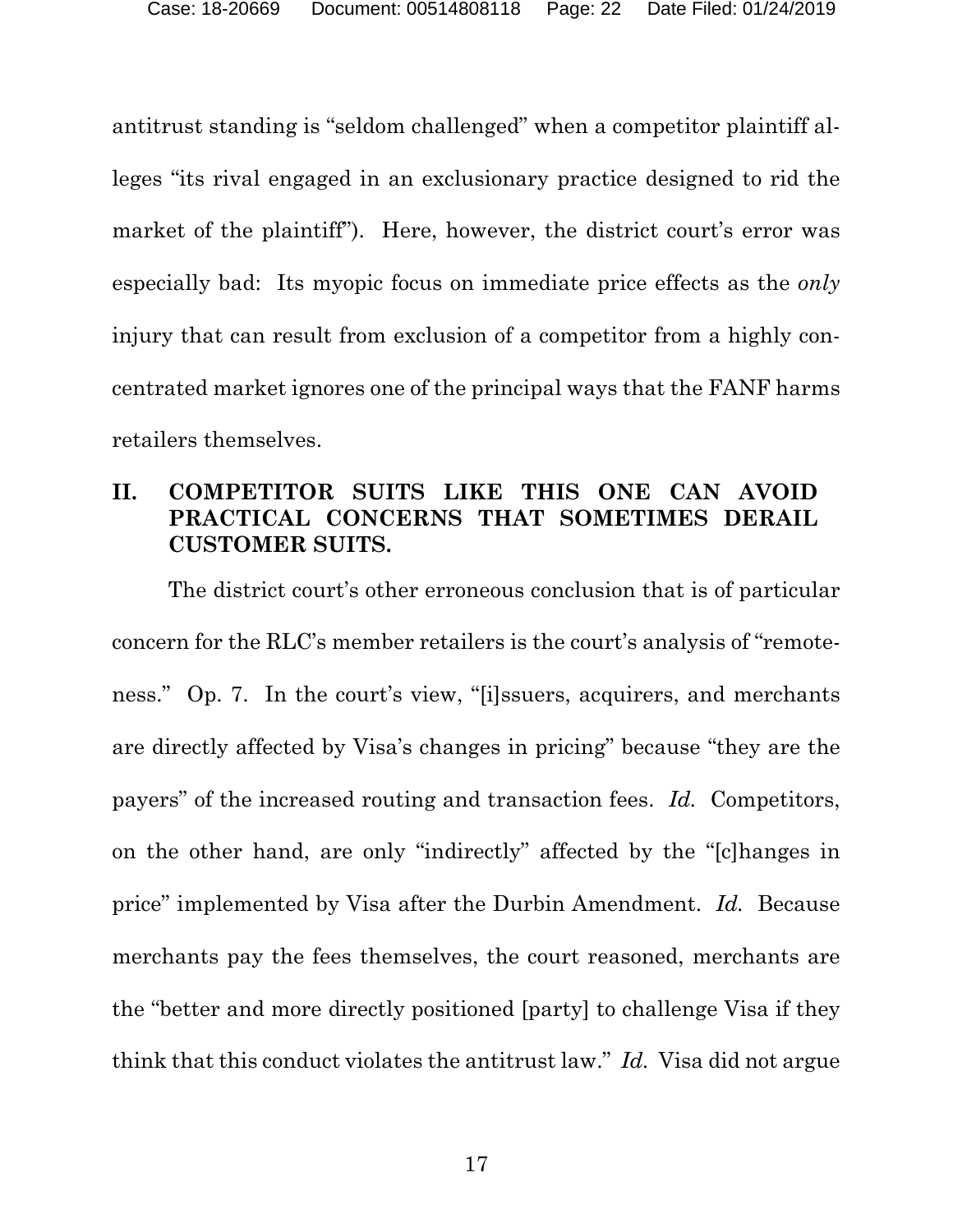below that Pulse was an inappropriate party to bring suit, Br. 48, but, in the district court's opinion, only those parties that suffer from the shortterm harm tied to an immediate increase in fees are properly situated to bring suit.

In addition to ignoring the ways in which Pulse itself was injured, and the overlapping injuries that Pulse and retailers suffer from Visa's entrenched market power, this analysis also shows an undue preference for customer suits. Of course, as the district court at least implicitly recognized, effects on direct customers are the ultimate concern of the antitrust laws and there is no doctrine that can prevent those direct customers from having standing to sue. *See, e.g.*, *Hanover Shoe, Inc. v. United Shoe Mach. Corp.*, 392 U.S. 481, 487-94 (1968). But sometimes, as here, a monopolist's competitors can also be well-positioned to complain about and prove up a particular form of monopolistic conduct, even when the most proximate victims of that conduct are the customers themselves.

1. As an initial matter, this seems especially likely to be true when the anticompetitive conduct at issue is allegedly exclusionary conduct. Pulse, as an *excluded participant* in the market, is an ideal plaintiff to challenge Visa's *exclusionary conduct* under the antitrust law. *Andrx*,

18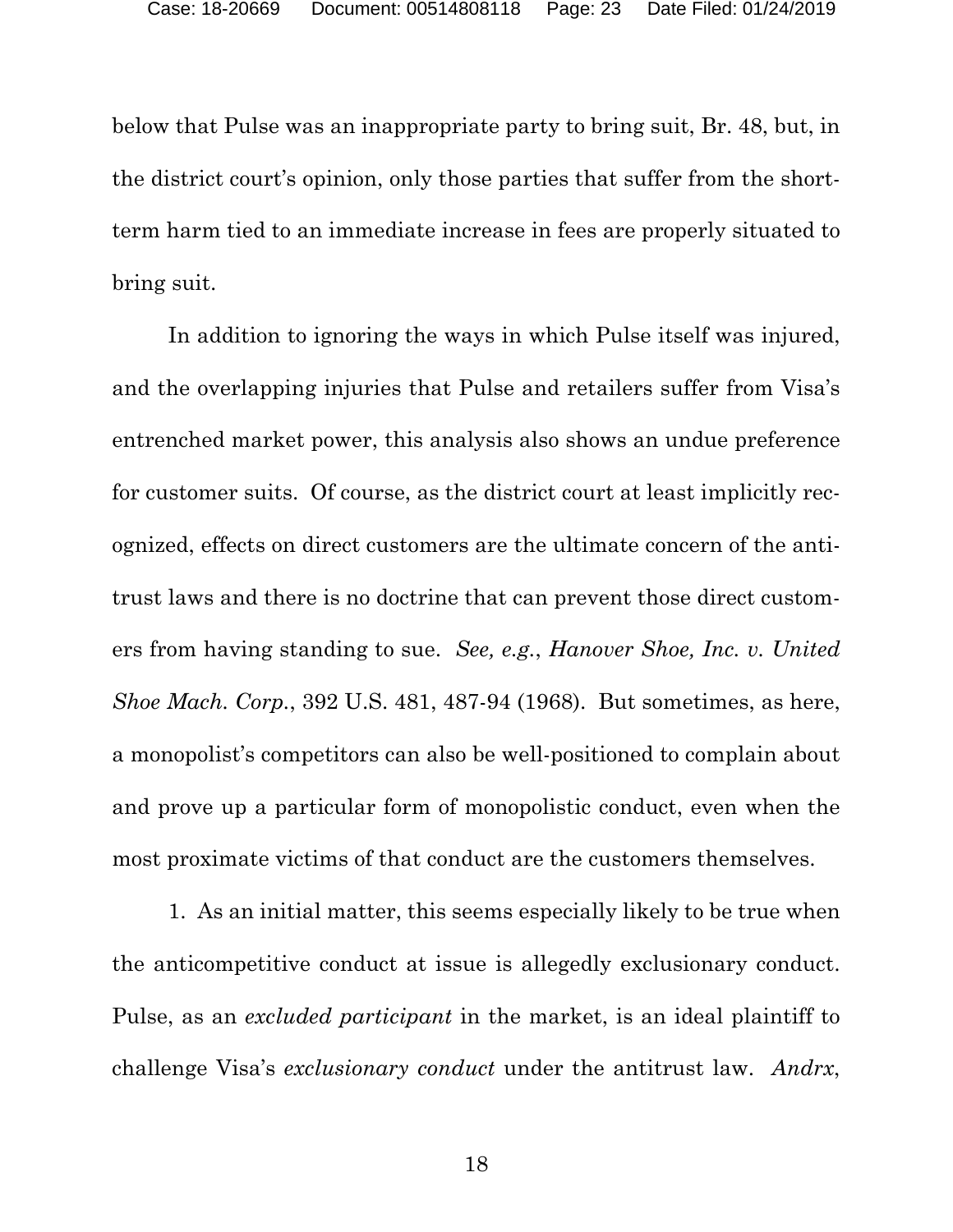256 F.3d at 806 ("When competitors violate the antitrust laws and another competitor is forced from a market, the latter suffers an injury-infact."). Exclusion through anticompetitive tactics is clearly the sort of harm the antitrust laws are intended to prevent. *Associated Gen. Contractors of Cal., Inc. v. Cal. State Council of Carpenters*, 459 U.S. 519, 528 (1983). Indeed, the main purpose of antitrust law is to foster competition in the marketplace. *State Oil Co. v. Khan*, 522 U.S. 3, 15 (1997) ("Our analysis is … guided by our general view that the primary purpose of the antitrust laws is to protect interbrand competition."). No party would be better positioned than a competitor like Pulse to explain and prove up the ways in which Visa's conduct excludes competitors from the marketplace. In that sense, customers complaining about higher prices could be considered more remote from the core injury than Pulse is here.

Pulse, as a competitor, may also be a particularly good plaintiff in this case because—unlike many retailers—it need not fear retaliation from suing Visa. Network fees like Visa's are often set differently for different retailers based on retailer-specific factors.4 Because Visa is the

 <sup>4</sup> Economists sometimes call this a "negotiation market," although any "negotiations" in this market would not be colloquially referred to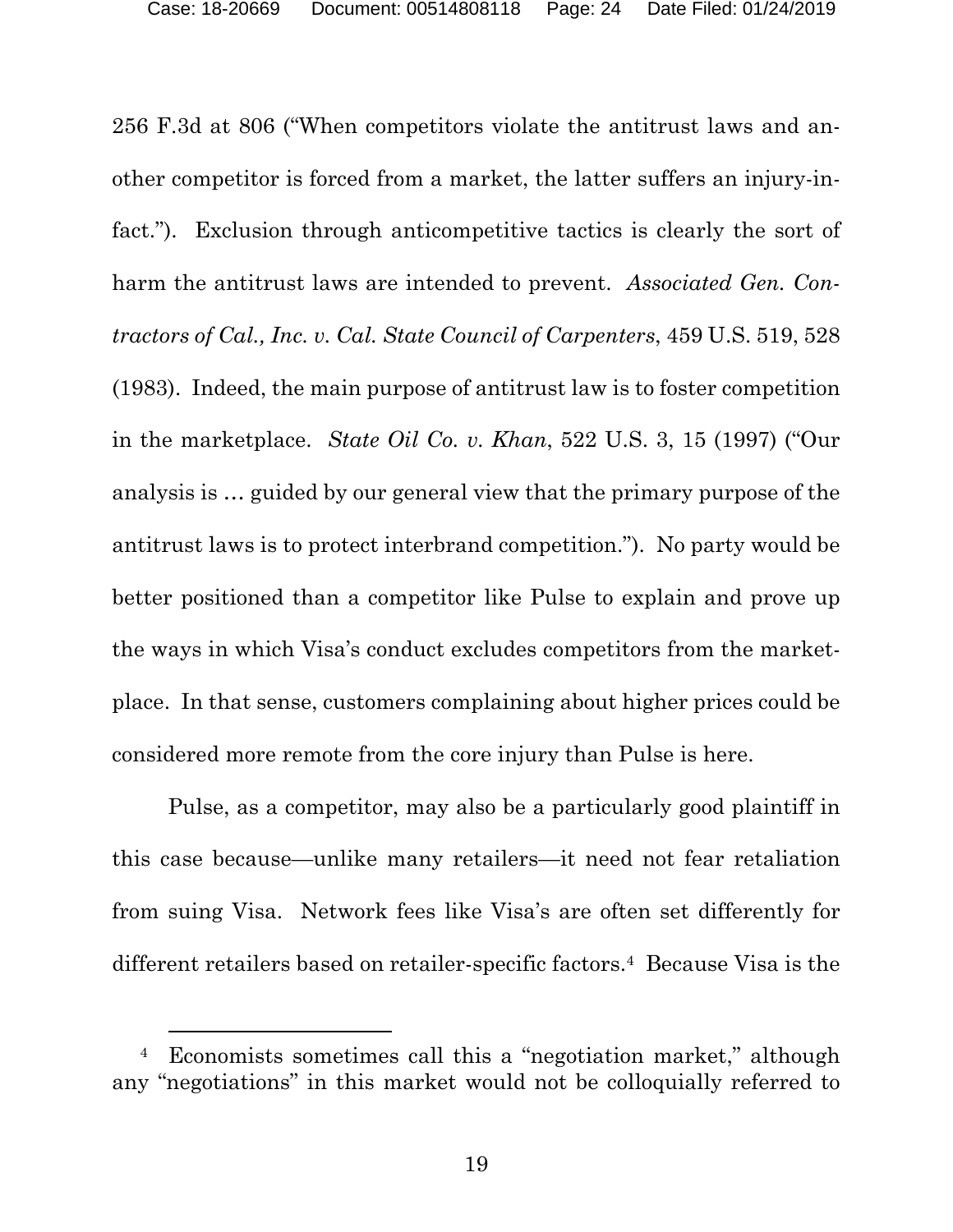dominant party for both credit and debit card transactions, and retailers are thus quite dependent on the outcome of their negotiations with Visa, they do not like to get crosswise with Visa—in court, or otherwise—if they can avoid it. Indeed, if Visa decided to penalize retailer plaintiffs for suing over anticompetitive conduct, it could cause lasting detrimental effects to those businesses. Competitors like Pulse do not face that deterrent to suit, and so may be particularly good plaintiffs for antitrust actions that, like this one, involve negotiation markets where customers are dependent on direct and long-term interactions with the alleged monopolist.

Merchants, retailers, and customers also suffer from a collective action problem in suits against suppliers or service providers like Visa. Although FANF and other related fees resulted in a fee increase on merchants and retailers, the same long-term structural problems discussed

-

that way, given Visa's overwhelming market power. Elizabeth Hoffman & Matthew L. Spitzer, *Experimental Law & Economics: An Introduction*, 85 Colum. L. Rev. 991, 1008 (1985) (discussing example of negotiation market); Guhan Subramanian, *Negotiation? Auction? A Deal Maker's Guide*, Harv. Bus. Rev., Dec. 2009, https://hbr.org/2009/12/negotiationauction-a-deal-makers-guide (distinguishing pricing by negotiation from pricing by auction).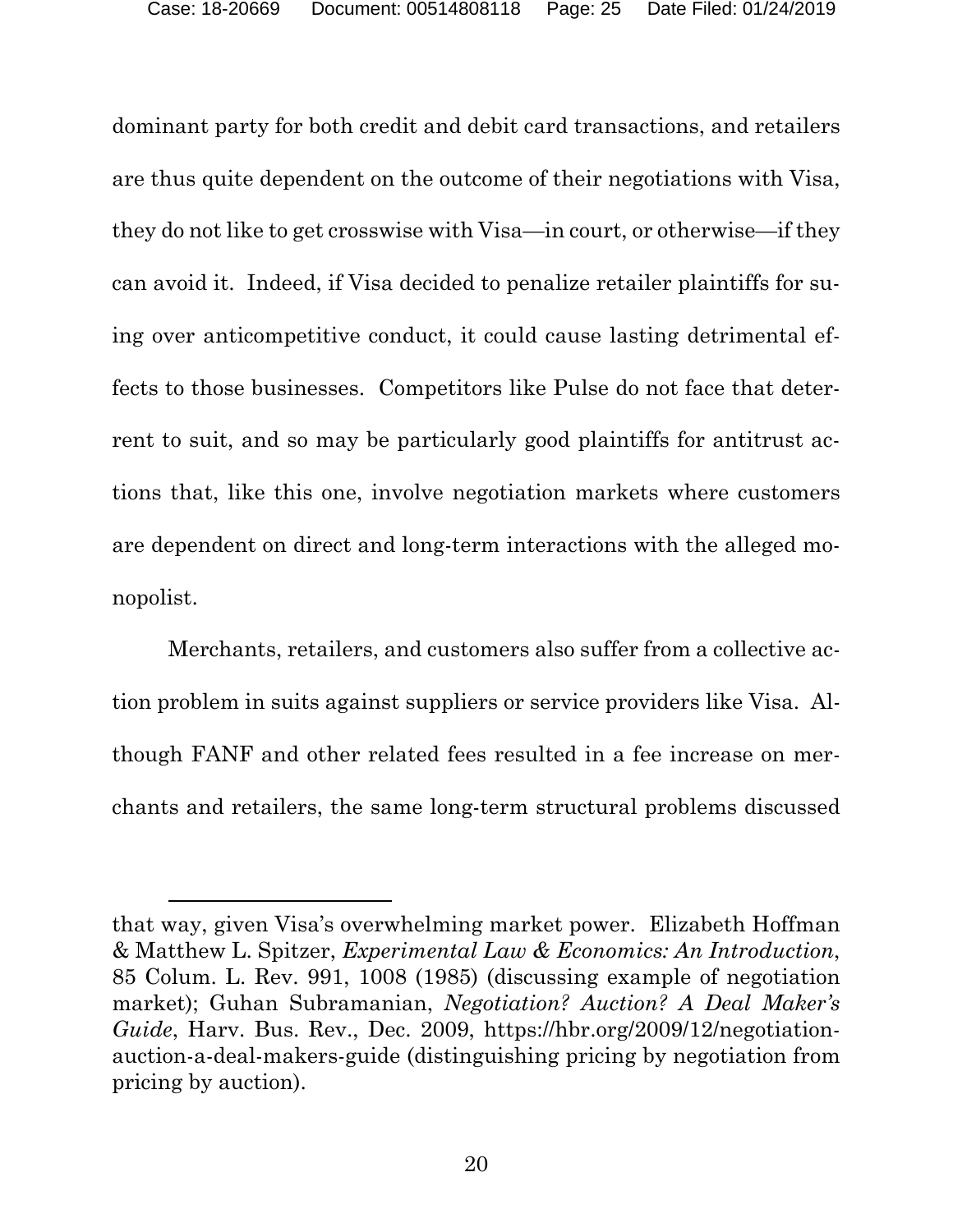*supra* at 12-17, would exist even if the merchants saw a fee decrease (which, again, they clearly did not). In situations where an anticompetitive action causes either a price decrease or a slight price increase to customers, customers are essentially required to accept the supplier's deal because it is cheaper in the short-run as compared to switching to a competitor supplier. Similarly, once the merchant is forced to accept the upfront FANF fee, the profit-maximizing approach would be to route all transactions through Visa because of its low per-transaction fee as compared to other networks and to try to take advantage of the sizable volume-based discounts that are funded by the up-front fee that has already been paid. *See supra* at 6-7 & n.3. Thus, if the immediate injury is relatively modest, and there are substantial downsides to bringing suit against such a dominant market force, retailers and merchants (especially smaller ones) might have little incentive to bring suit individually, and in fact have a motive to continue using Visa's network as much as possible once the FANF has already been paid.

2. When, for some, the cost-benefit analysis tips against individual customer suits to challenge long-term anticompetitive conduct, it leaves only two options: competitor suits or class action customer suits.

21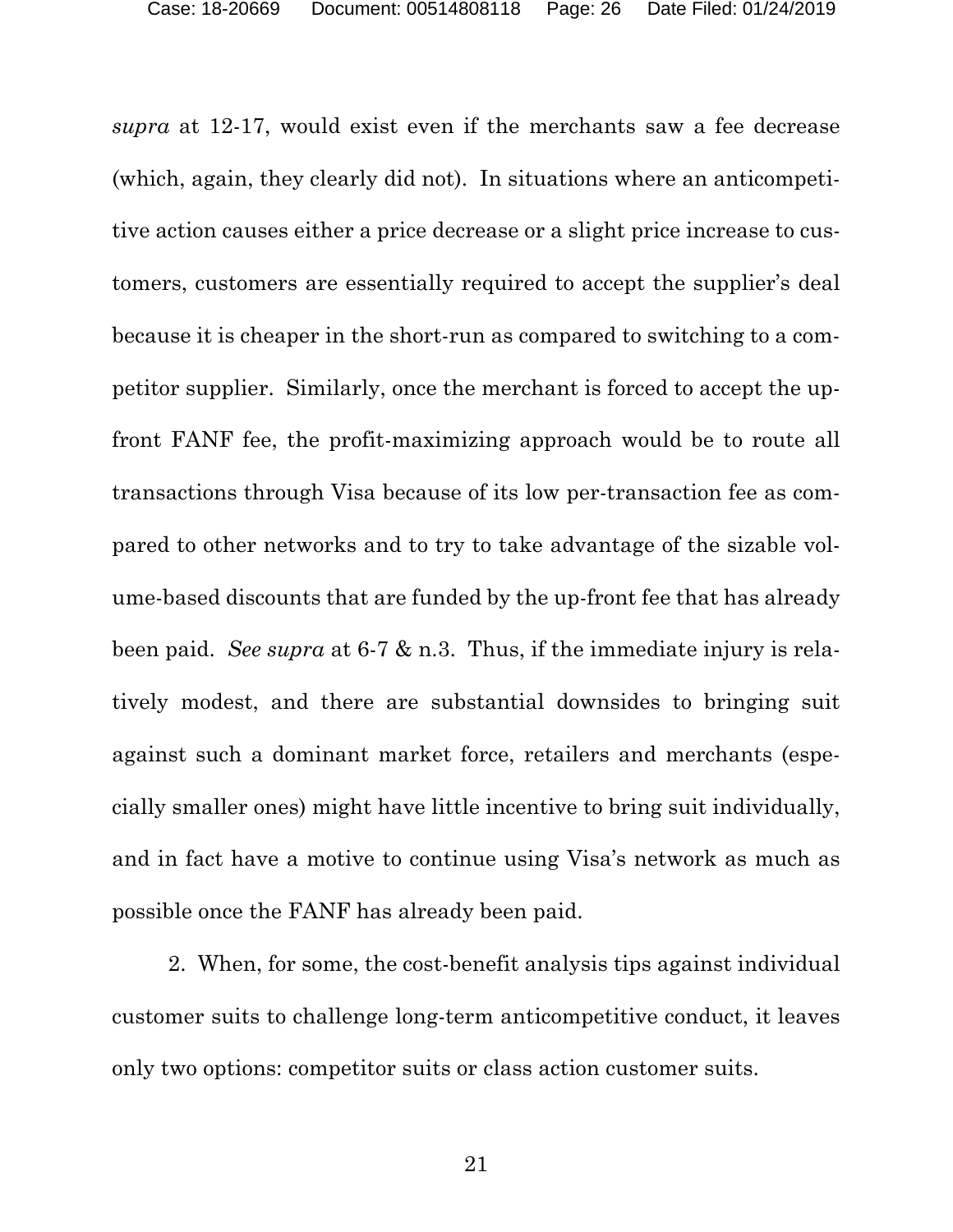Competitor suits, like Pulse's here, do not suffer from either the collective-action or incentive problems that may face individual customer suits. *See generally* Herbert Hovenkamp, *Antitrust's Protected Classes*, 88 Mich. L. Rev. 1, 26-34 (1989) (discussing benefits of competitor suits as compared to consumer suits). Pulse has every incentive to challenge anticompetitive conduct that excludes it from a profitable market, and has no concerns that such a suit will create long-term tension with Visa. Pulse has undoubtedly suffered an injury through its exclusion from the market, and as described *supra* Part I, its desire to correct the long-term structural harm created by Visa's conduct is perfectly aligned with the interests of the RLC's member retailers. Further, it may be quite difficult to prove an immediate antitrust injury on consumers when the problem involves exclusion of *potential* competition. Conversely, the injury to Pulse is quite straightforward and easy to prove—it was excluded from the market. And that makes it an ideal plaintiff to vindicate the interests of the antitrust laws in having free markets that are policed by entry and competition.

 Competitors are also more likely to seek forward-looking remedies that will achieve the long-term restructuring of the market necessary to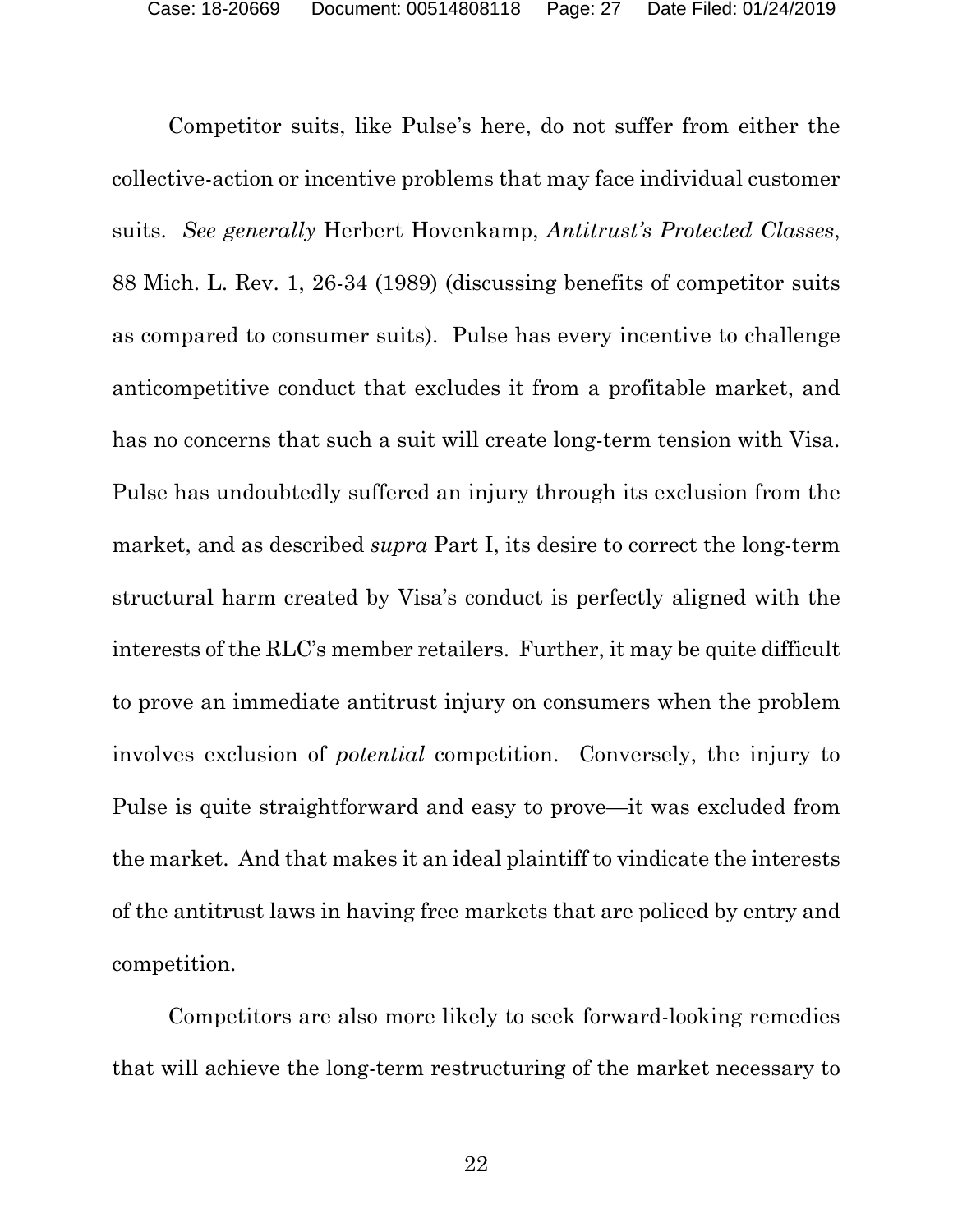counteract Visa's anticompetitive conduct. To be sure, many customer suits are interested in structural relief as well—particularly if those customers are themselves large-scale businesses that expect to have to deal with the alleged monopolist for a long time going forward. But many customer suits are consumer class actions brought on behalf of isolated individuals, and because those actions must be brought by risk-bearing plaintiffs' attorneys, their focus tends to be on pursuing treble damages rather than structural relief. Indeed, these cases are often destined to settle for cash, without any judgment passed on whether the monopolist's behavior violates the antitrust laws or not. *See generally* Christopher R. Leslie, *A Market-Based Approach to Coupon Settlements in Antitrust and Consumer Class Action Litigation*, 49 UCLA L. Rev. 991, 1041 (2002); *see also* Milton Handler, *The Shift from Substantive to Procedural Innovations in Antitrust Suits—The Twenty-Third Annual Antitrust Review*, 71 Colum. L. Rev. 1, 9 (1971).

In most cases, competitors are less interested in backwards-looking relief. For example, when it comes to an exclusionary conduct case, a competitor's goal is simply to enter the market, which is where they see the true opportunity for profit. Although the excluded competitor may be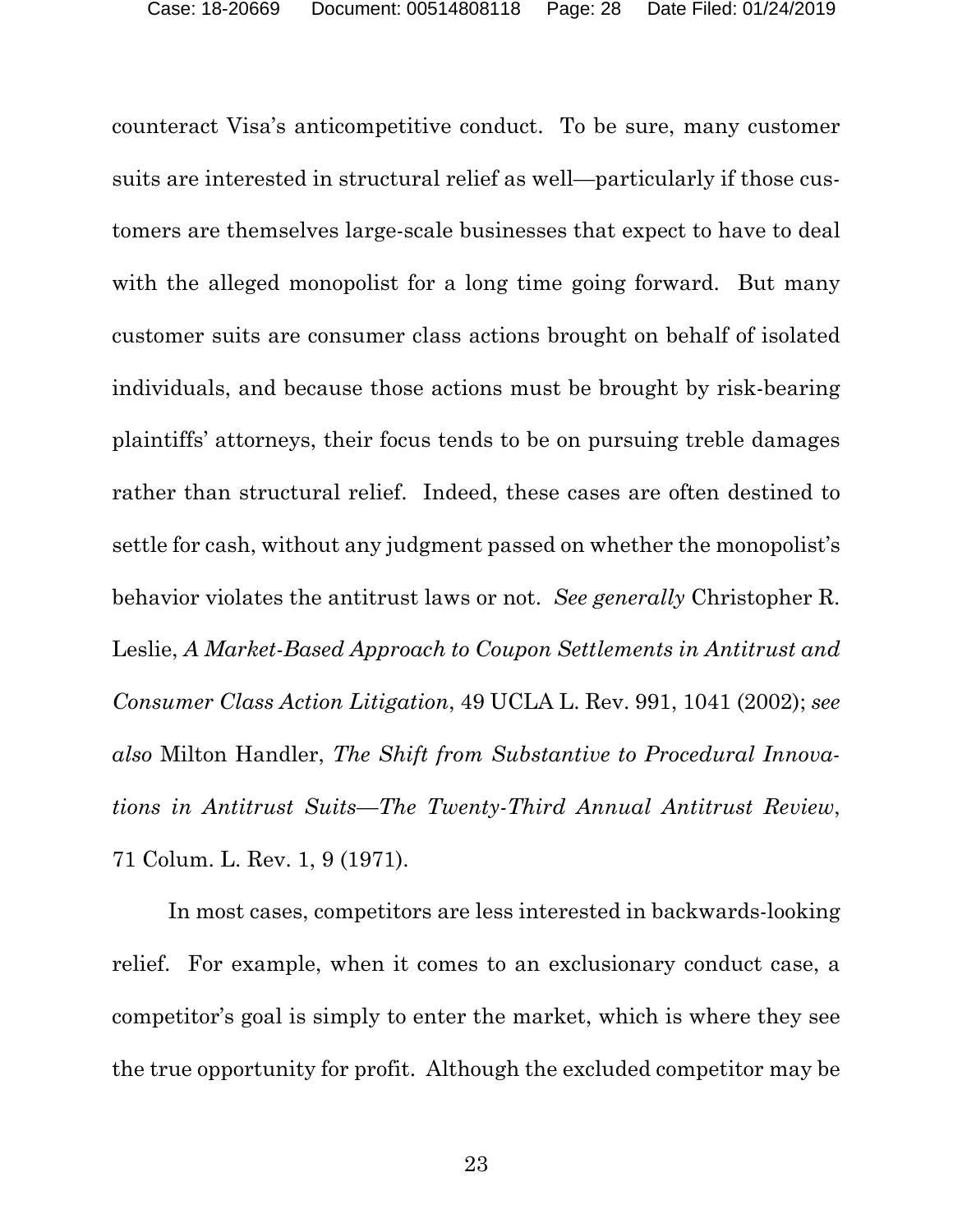able to prove some damages due to prior exclusion, the focus of the competitor suit is an injunction preventing the dominant party from taking the anticompetitive action in the future. That is exactly what Pulse seeks here, DE1 at 92 (Nov. 25, 2014), and so this sort of suit is important for the forward-looking structural change necessary to fix anticompetitive conduct targeted at entrenching monopolistic power.

 Surprisingly, the district court ignored all of these factors. It instead took the simplistic approach that the customer that pays the increased fees is the only proper antitrust plaintiff. Op. 7. But limiting suits contesting anticompetitive conduct to only customers would tamp down the ability and incentives of parties to challenge anticompetitive and exclusionary conduct. That is anathema to the goals of the antitrust laws, and is plainly incorrect.

The RLC's member retailers are exactly the sort of potential plaintiffs that benefit from the existence of competitor suits. Regional and national retailers must have a beneficial continuing relationship with Visa that could be imperiled by bringing individual suits. Pulse's competitor suit is an important vehicle for providing the RLC's member re-

24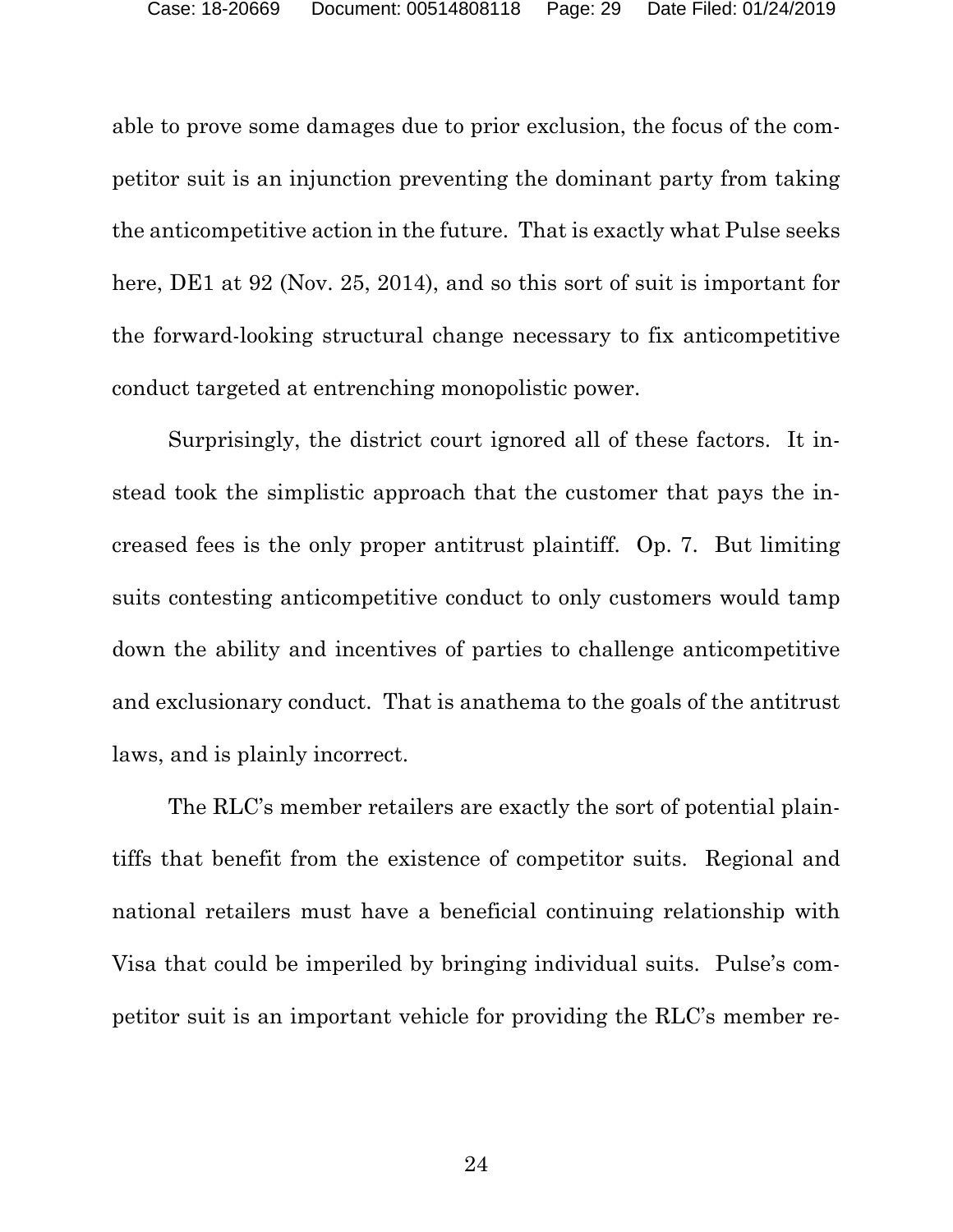tailers with the long-term relief necessary to correct the market imbalance created by Visa. The district court's opinion forecloses this integral approach to upholding the antitrust laws. The Retail Litigation Center thus respectfully asks this Court to reverse.

## **CONCLUSION**

The Court should reverse.

Respectfully submitted.

 s/ Eric F. Citron Eric F. Citron GOLDSTEIN & RUSSELL, P.C. 7475 Wisconsin Avenue Suite 850 Bethesda, MD 20814 (202) 362-0636 ecitron@goldsteinrussell.com

*Counsel for Amicus Curiae Retail Litigation Center, Inc.* 

January 24, 2019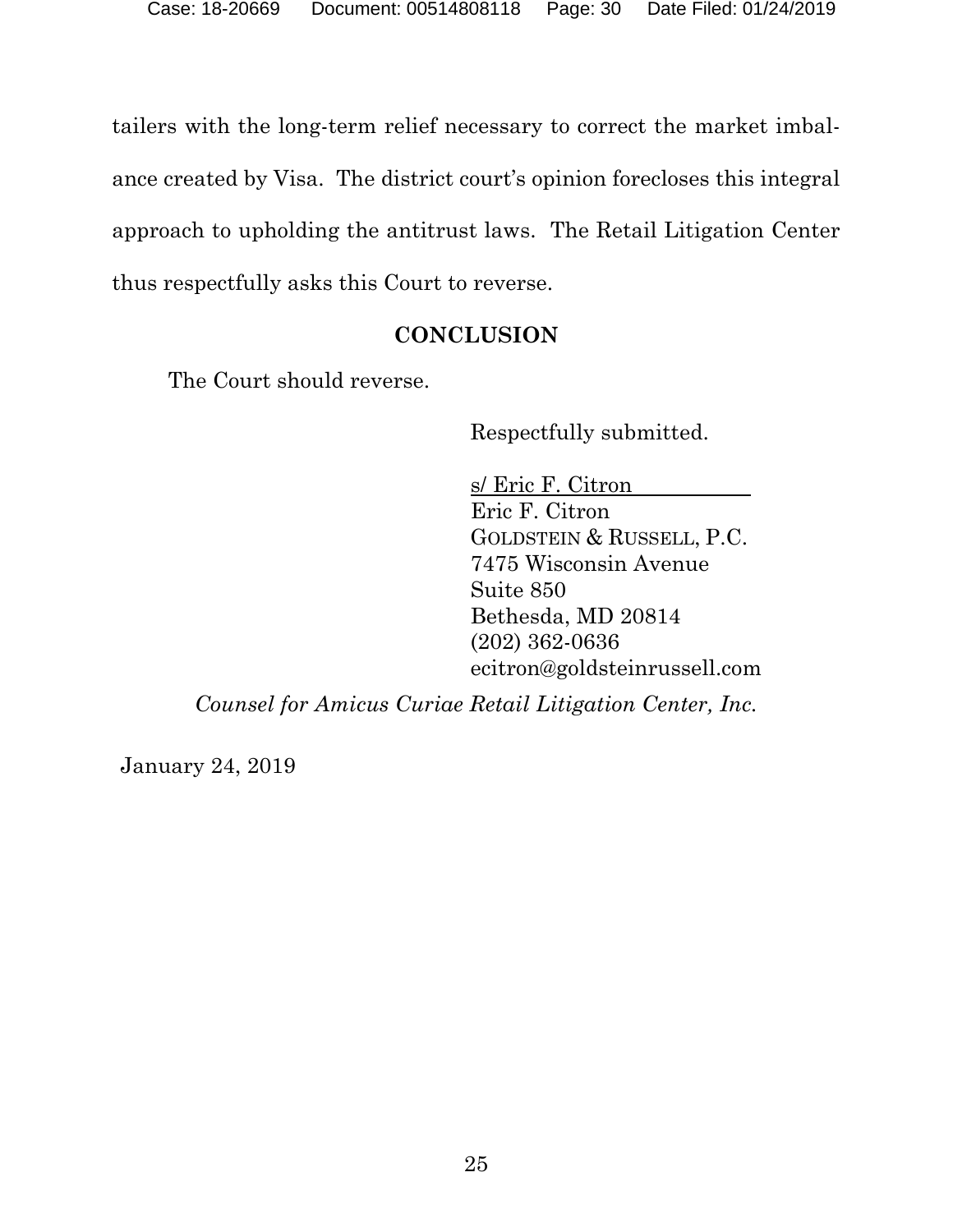## **CERTIFICATE OF COMPLIANCE**

This document complies with the type-volume limit of Fed. R. App. P.  $29(a)(5)$  and  $32(a)(7)(B)$  because, excluding the parts of the document exempted by Fed. R. App. P. 32(f), this document contains 5,023 words. This document complies with the typeface requirements of Fed. R. App. P. 32(a)(5) and the type-style requirements of Fed. R. App. P. 32(a)(6) because this document has been prepared in a proportionally spaced typeface using Microsoft Word 2016 in 14-point Century Schoolbook font.

January 24, 2019 s/ Eric F. Citron Eric F. Citron